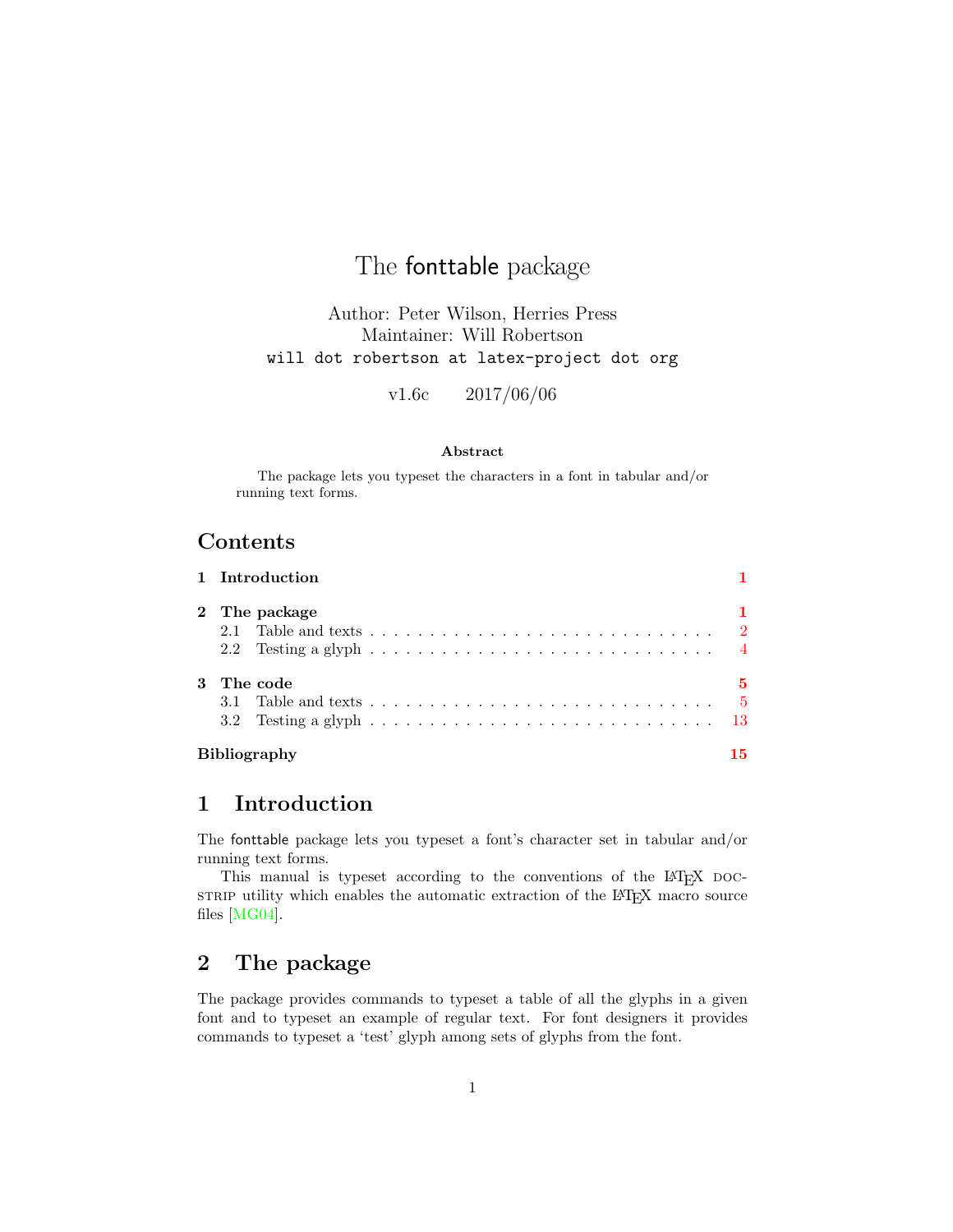\fnthours As a convenience, \fnthours prints the time of day when the file was processed; it uses the 24 hour clock notation. (The macro \today prints the date when the file was processed.)

#### <span id="page-1-0"></span>2.1 Table and texts

\fonttable The command

 $\{testfont\}$ 

typesets a table showing all the glyphs in the  $\langle testfont \rangle$ , where  $\langle testfont \rangle$  is the name of a font file<sup>[1](#page-1-1)</sup> like cmr10 (for Computer Modern Roman) or pzdr (for Zapf Dingbats).

NOTE: The mftinc package [\[Pak05\]](#page-15-1) for pretty-printing METAFONT code also defines a \fonttable macro that is akin to this one. If you want to use both packages together then you can use the following general procedure for when a macro \macro is defined in both packA and packB packages.

\usepackage{packA} \let\macroA\macro% save packA's definition \let\macro\relax% undefine \macro \usepackage{packB}% now it's packB's definition of \macro ... \macro % use the packB defintion \macroA % use the packA definition

```
\xfonttable The command
```
 $\xfont \texttt{double}({\mathit{encoding}}){\cal{f}}({\mathit{family}}){\cal{f}}({\mathit{series}}){\cal{f}}({\mathit{shape}})$ typesets a table showing all the glyphs in the font with encoding  $\langle encoding \rangle$  (e.g., T1 or OMS), family  $\langle family \rangle$  (e.g., ppl for Palatino or cmbrs for CM Bright Math  $(OMS)$ , font series  $\langle series \rangle$  (e.g., sb for semibold of m for medium), and font shape  $\langle shape \rangle$  (e.g., n for normal or sc for small caps). For example: \xfonttable{U}{pzd}{m}{n}

for Zapf Dingbats.

The command<sup>[2](#page-1-2)</sup>

\pikfont

 $\pi_{\{encoding\}}{\{family}\}, {\langle series\rangle}{\langle shape\rangle\}$ 

selects the font with encoding  $\langle encoding \rangle$  (e.g., T1 or OMS), family  $\langle family \rangle$  (e.g., ppl for Palatino or cmbrs for CM Bright Math (OMS)), font series  $\langle series \rangle$  (e.g., sb for semibold of  $m$  for medium), and font shape  $\langle shape \rangle$  (e.g., n for normal or sc for small caps). For example:

#### \pikfont{T1}{ppl}{m}{sc}

for Palatino small caps. The size of the font corresponds to the current setting (e.g., \footnotesize, \normalsize, \Large). It can also be changed after being selected by the incantation

 $\{\langle size \rangle\} {\langle baselineskip \rangle\} \setminus \{\text{on} \rangle\}$ 

<span id="page-1-2"></span><span id="page-1-1"></span><sup>&</sup>lt;sup>1</sup>More precisely, the name of a .tfm file.

 $2$ The name was chosen in an attempt to avoid clashes with other macros that might perform similar functions.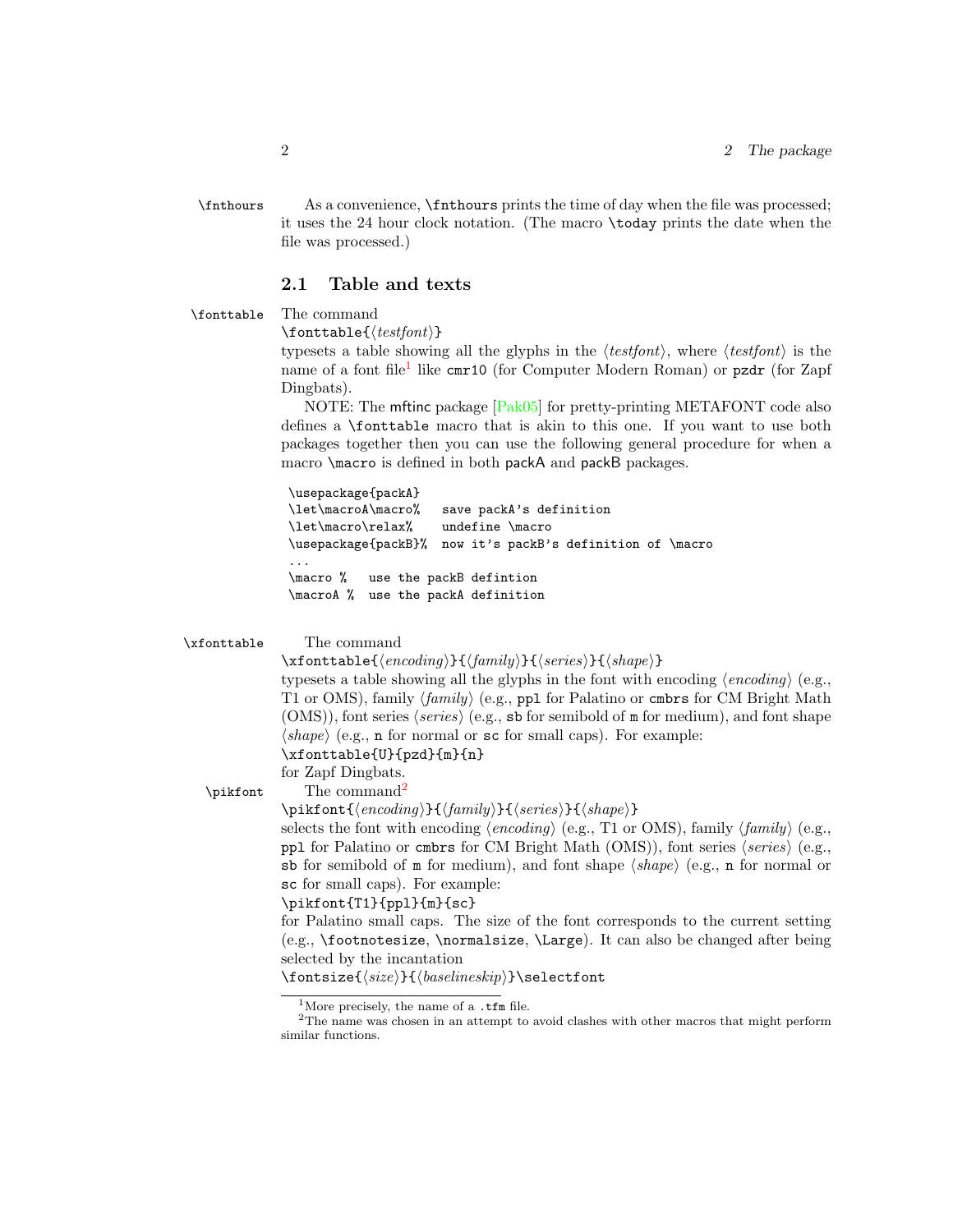where  $\langle size \rangle$  is the normal height and  $\langle baselineskip \rangle$  is the distance between text lines; the measurement system is pts but just use numbers with no units specified. For example:

\fontsize{12}{15}\selectfont

for a 12pt font with 15pts between baselines.

If you are unsure about the meaning of the various arguments of  $\xi$  to  $\eta$ and \pikfont see The Companion  $[MG04, Chapter 7]$  $[MG04, Chapter 7]$  or the LaTeX2e font selection manual (fntguide.tex; try texdoc fntguide).

| \fontrange | The package attempts to populate the table with a maximum of 256 glyphs.                                                         |
|------------|----------------------------------------------------------------------------------------------------------------------------------|
|            | numbered from 0 to 255. The $\forall$ fontranges $\{ \langle low \rangle\} \{ \langle high \rangle\}$ declaration changes        |
|            | this by reducing the range so that it extends from $\langle low \rangle$ to $\langle high \rangle$ , where $\langle low \rangle$ |
|            | should be at least 0 and $\langle high \rangle$ at most 256, and $\langle low \rangle$ less than $\langle high \rangle$ .        |
|            |                                                                                                                                  |

The table is composed of blocks of sixteen characters. If necessary the value of  $\langle \text{low} \rangle$  is adjusted lower and  $\langle \text{high} \rangle$  is adjusted higher to match this block structure. For example, if you wanted a table of the lower 128 characters then \fontrange{0}{127} would do the job, while the upper half of a 256 character font could be tabulated via \fontrange{128}{255}.

\decimals Normally each cell in the table includes the decimal number of the position \nodecimals in the (256) character set. \nodecimals turns off this numbering and \decimals turns it on. The default is \decimals. \hexoct Normally the columns and rows in the table are numbered using hexadecimal

\nohexoct and octal numbers. These can be turned off by \nohexoct and turned on again with \hexoct, which is the default.

\ftablewidth The font table's width is the length \ftablewidth, which by default is set to the normal textwidth (or more exactly, to \hsize). The table itself is left aligned. However, if \nohexoct is in effect the width of the table is its natural width.

\fntcolwidth When \nohexoct is in effect the minimum width of a table column is \fntcolwidth. This is initially declared as

\setwidth{\fntcolwidth}{0.08\ftablewidth}

 $\forall$ fonttext The command  $\fonttext{{\texttt{test}}\$  typesets an example text using the  $\langle testfont \rangle$  (e.g. cmr10).

\simpletext The example text can be just a paragraph and a line of capitals, or include \fulltext more complex accented words as well. Following the declaration \fulltext the complex words are included as well as the example paragraph. The default is \simpletext for just the paragraph.

 $\regulartext$  The command  $\regulartext{\{font spec}\}\$  typesets the example text using  $\langle$ fontspec), for example \rmfamily\itshape or \pikfont{T1}{pnc}{m}{it}. \fonttexts The macro \fonttexts{ $\{testfont\}$ } typesets  $\{text\}$  using the  $\{testfont\}$ 

\regulartexts (e.g., cmr10). Similarly the macro \regulartexts{ $\{fontspec\}$ }{ $\{ \text{text} \}$ } typesets  $\langle \text{test} \rangle$  using  $\{font spec \}$  (e.g.,  $\rm{amily}$ ) tshape or  $\phi_{T1}\{ppl\{m\{it\}}$ .

\germanparatext \germanparatext expands to a German language paragraph, borrowed from \latinparatext the blindtext package [\[Lik05\]](#page-14-1). \latinparatext expands to one version of a paragraph of the traditional lorem ipsum dummy Latin text. Either, or both, of these could be used as the  $\langle text \rangle$  argument to **\fonttexts** or **\regulartexts.** 

> NOTE: These were originally called \germantext and \latintext but on 2009/05/14 I was told that the babel package defines \latintext, which causes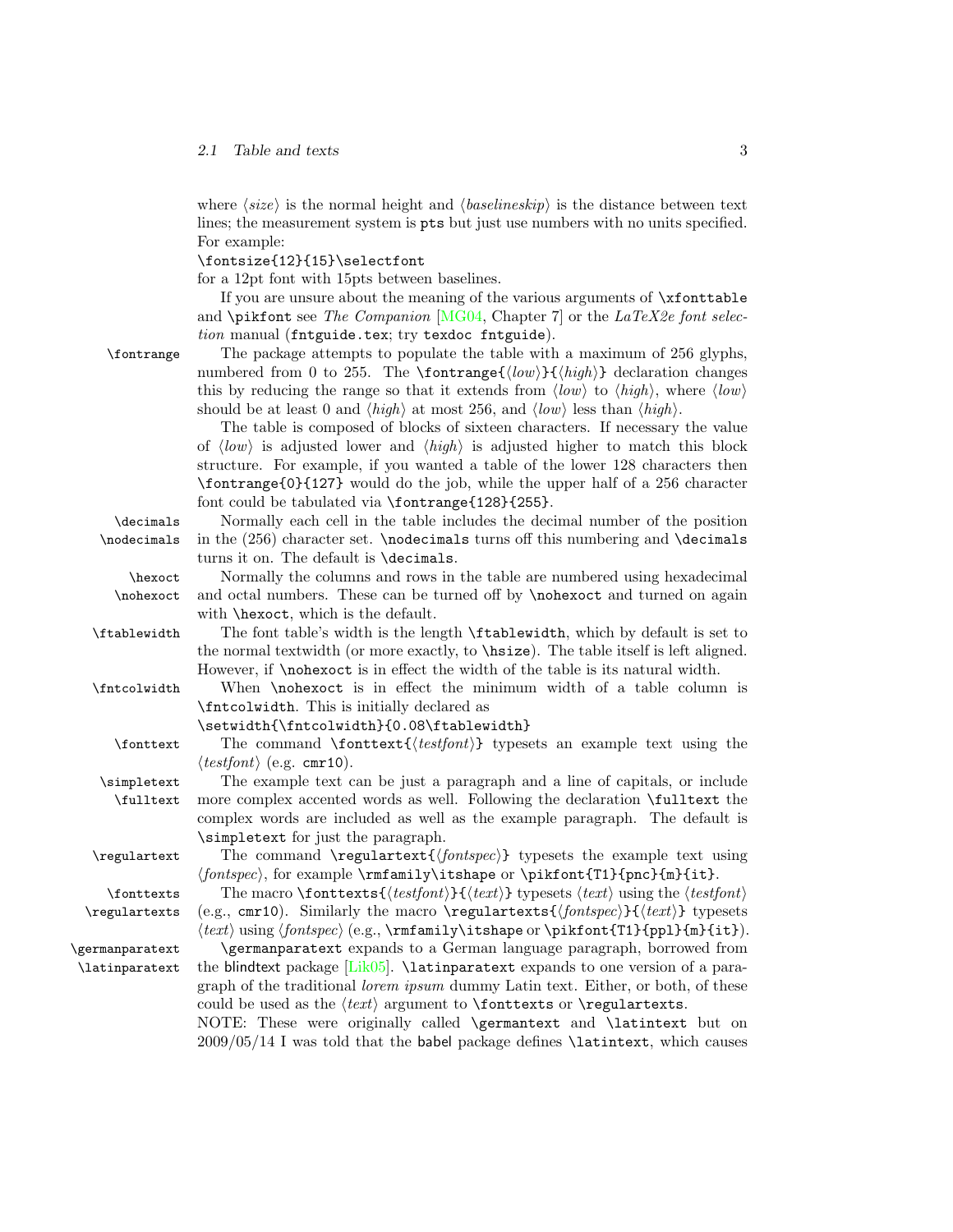unexpected results if it is used in the same document as this package. To try and be on the safe side I renamed \germantext as well as \latintext.

\AZtext \digitstext \punctext

\aztext \aztext expands to the lowercase Latin alphabet a to z, and \AZtext is the corresponding command for the uppercase A to Z. The macros \digitstext and \punctext expand respectively to the digits 0 to 9, and to the typical punctuation marks. In all cases there is a space between each character.

### <span id="page-3-0"></span>2.2 Testing a glyph

The macros here are a reimplementation of Donald Knuth's testfont.tex, which is available from CTAN.

In the following, the value of a glyph argument can be specified as its location in the font (i.e., as a decimal number). With a few exceptions, if the glyph is within the visible ASCII range (33–126) it may instead be specified by the ASCII character prefixed with a single open quote mark<sup>[3](#page-3-1)</sup>  $($ <sup>'</sup>). The exceptions are nos: 37  $(\%)$ , 92 (\) 123 ({) and 125 (}) (but there may be others). In any case, the glyph representing the character p can be specified either as 'p or as 112.

The glyphs are taken from the current font. If the font does not have Latin alphabet glyphs in the ASCII locations then in the descriptions below phrases like 'lowercase alphabet' or 'uppercase alphabet' or 'digits', should be taken to mean (the glyphs in) those locations.

| \glyphmixture         | \glyphmixture{ $\langle T \rangle$ }{ $\langle S \rangle$ }{ $\langle E \rangle$ } typesets the $\langle T \rangle$ (test) glyph between the         |
|-----------------------|------------------------------------------------------------------------------------------------------------------------------------------------------|
|                       | glyphs in the range from $\langle S \rangle$ (start) to $\langle E \rangle$ (end). For example                                                       |
|                       | \glyphmixture{'e}{'f}{'g} will produce                                                                                                               |
|                       | efeeffeeefffef                                                                                                                                       |
|                       | egeeggeeegggeg                                                                                                                                       |
| \glyphalternation     | $\gtrsim$ lyphalternation $\{\langle T\rangle\}$ { $\langle S\rangle\}$ { $\langle E\rangle$ } typesets the $\langle T\rangle$ glyph alternately be- |
|                       | tween each glyph in the range from $\langle S \rangle$ to $\langle E \rangle$ . For example                                                          |
|                       | \glyphalternation{'e}{'f}{'g} will produce                                                                                                           |
|                       | efefefefefefefefe                                                                                                                                    |
|                       | egegegegegegegege                                                                                                                                    |
| \glyphseries          | \glyphseries{ $\langle T \rangle$ }{ $\langle S \rangle$ }{ $\langle E \rangle$ } typesets the $\langle T \rangle$ glyph between the glyphs in       |
|                       | the range from $\langle S \rangle$ to $\langle E \rangle$ . For example                                                                              |
|                       | \glyphseries{'e}{'f}{'h} will produce                                                                                                                |
|                       | efegehe                                                                                                                                              |
| \glyphalphabet        | $\gtrsim$ lyphalphabet $\{\langle T \rangle\}$ typesets the $\langle T \rangle$ glyph between each letter of the low-                                |
| <b>\GLYPHALPHABET</b> | ercase Latin alphabet plus a few others. $\GLYPHALPHABET\{\langle T \rangle\}$ does the same                                                         |
|                       | but using the uppercase Latin alphabet. For example, the output of                                                                                   |
|                       | \glyphalphabet}{'3} is like                                                                                                                          |
|                       | 3a3b3c3d3e3f3g3z3Ø3~3!3"3                                                                                                                            |
| \glyphlowers          | \glyphlowers takes each character of the lowercase alphabet in turn as                                                                               |
| \glyphlowers          | a test glyph and sets it interspersed among the other lowercase characters.                                                                          |
| \glyphdigits          | \glyphuppers and \glyphdigits are similar except that they use the upper-                                                                            |
|                       | case alphabet and the ten digits instead. For example, <i>\glyphdigits</i> produces                                                                  |
|                       |                                                                                                                                                      |

<span id="page-3-1"></span><sup>3</sup>Sometimes called a 'backquote'.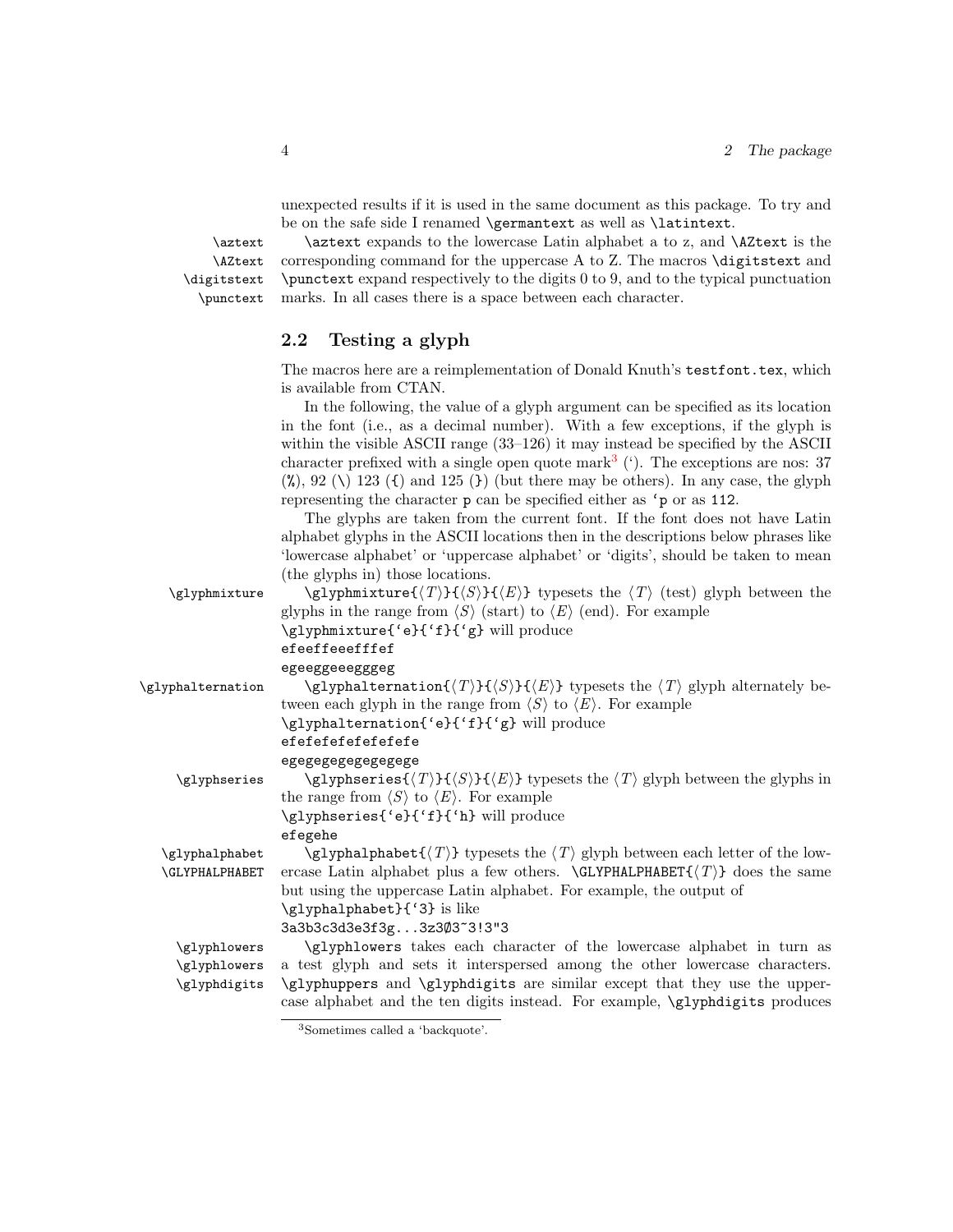```
output like
000102030405060708090
101112131415161718191
202122232425262728292
```
909192939495969798999

\glyphpunct \glyphpunct sets a collection of words with an assortment of punctuation marks.

## <span id="page-4-0"></span>3 The code

1  $\langle *pack \rangle$ 

. . .

### <span id="page-4-1"></span>3.1 Table and texts

Most of the code below is an edited version of code used in nfssfont.tex for displaying aspects of the set of glyphs in a font.

```
\sevenrm A small fixed size roman font.
                2 \providecommand*{\sevenrm}{\fontsize{7}{9pt}\rmfamily}
       \f@tm
Counts and a dimen.
      \f@tn
      \f@tp
\f@tdim
                3 \newcount\f@tm \newcount\f@tn \newcount\f@tp \newdimen\f@tdim
                4
               \forall fonttable \{\text{font} \} typesets a table of all the glyphs in the \text{font} \ (e.g., auncl10).
                5 \newcommand*{\fonttable}[1]{%
                6 \def\f@tfontname{#1}%
                7 \bgroup
                8 \f@tstartfont
                9 \ftable
               10 \egroup}
               11
   \pi \phi {\phi}({\gamma}) {\phi}({\gamma}) {\phi}({\gamma}) selects the font with \langle encoding \rangle,
               \langle family \rangle, \langle series \rangle and \langle shape \rangle.
               12 \DeclareRobustCommand{\pikfont}[4]{%
               13 \fontencoding{#1}\fontfamily{#2}\fontseries{#3}\fontshape{#4}\selectfont}
               14
\xfonttable \xfonttable{\{encoding{\}{}{\family}\}{\{series{\}{}{\shape\rangle}} typesets a table of all
               the glyphs in the font with \langle encoding \rangle, \langle family \rangle, \langle series \rangle and \langle shape \rangle (e.g.,
               \xfonttable{T1}{pnc}{m}{it} for New Century Schoolbook italic). The original
               code for the macro was supplied by Enrico Gregorio.
               15 \newcommand*{\xfonttable}[4]{%
               16 \begingroup
```
- 17 \pikfont{#1}{#2}{#3}{#4}%
- 18 \edef\f@tfontname{\fontname\font}%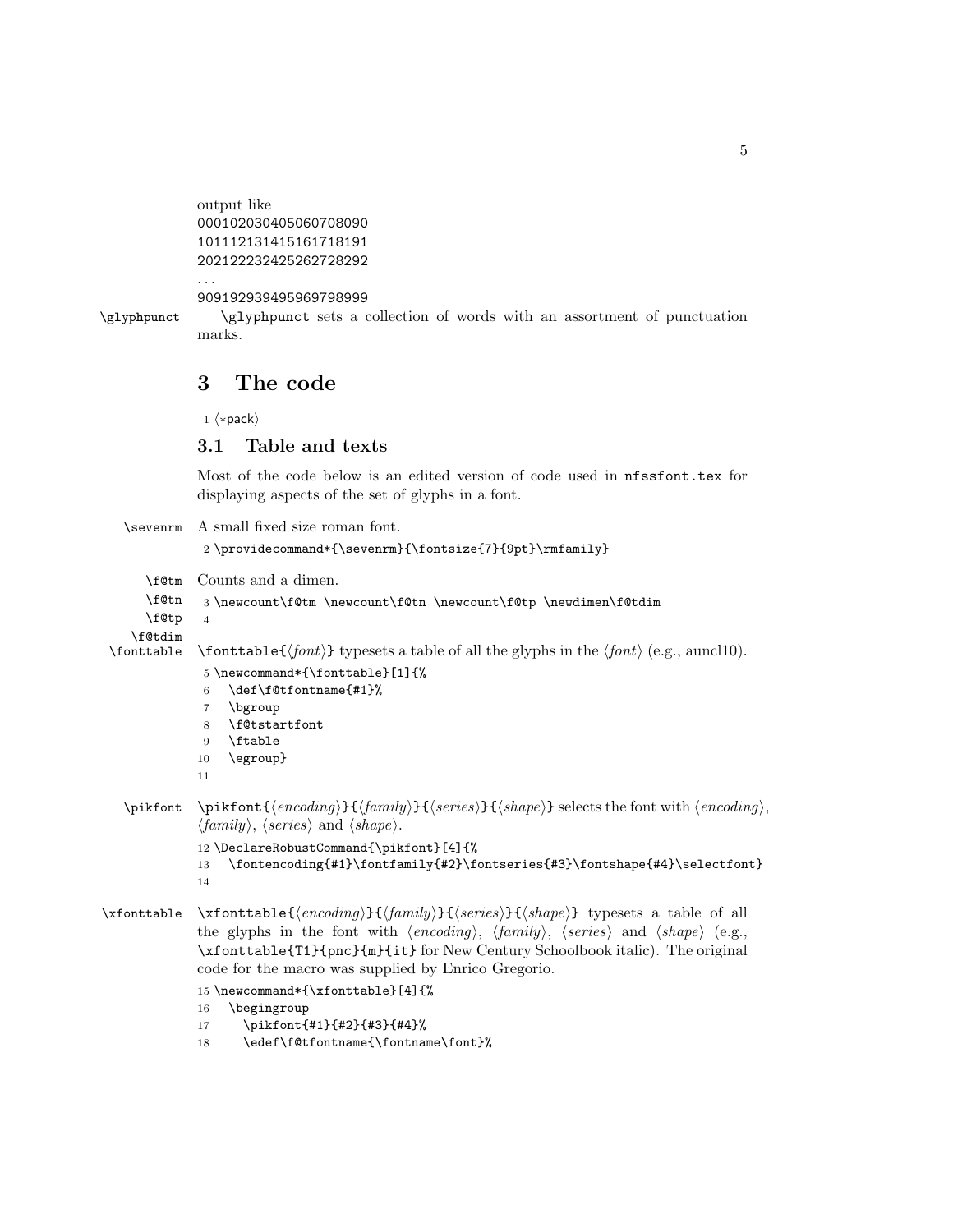New: strip any size information from the fontname (which could be, e.g., either 'cmr10' or 'cmr10 $\mu$ at $\mu$ 10pt'.) This wasn't necessary before because we didn't explicitly choose the font size; it was inferred automatically.

- 19 \edef\@tempa{ \string a\string t}%
- \edef\@tempb{\noexpand\in@{\@tempa}{\f@tfontname}}%
- \@tempb
- 22  $\iintin@$
- \edef\f@tfontname{\expandafter\f@tstripsize\f@tfontname}%

```
24 \sqrt{f}
```
End new code, and finish as before:

- \normalfont
- \f@tstartfont
- 27 \ftable
- \endgroup
- }

\f@tstripsize Needed above.

```
30 \edef\@tempa{%
31 \def\noexpand\f@tstripsize
32 ##1 \string a\string t##2\string p\string t{##1}%
33 }
34 \@tempa
```
\f@tstartfont Sets up for a font table.

\newcommand\*{\f@tstartfont}{%

New: scale the font by 0.01% to (attempt to) avoid TeX's font optimisation. This becomes a problem in Spanish babel, say, when \textfont\fam changes when cmr10 has been loaded under a different name, here. (And the \textfont can no longer be parsed correctly. See: [http://latex-alive.tumblr.com/post/](http://latex-alive.tumblr.com/post/3229118083/texs-font-loading-optimisation) [3229118083/texs-font-loading-optimisation](http://latex-alive.tumblr.com/post/3229118083/texs-font-loading-optimisation) )

- \@tempdima=\f@size pt
- \font\f@ttestfont=\f@tfontname\space at 0.9999\@tempdima\relax

Continue as before:

- \f@ttestfont \f@tsetbaselineskip
- \ifdim\fontdimen6\f@ttestfont<10pt\relax
- \rightskip=0pt plus 20pt\relax
- \else
- \rightskip=0pt plus 2em\relax
- \fi
- \spaceskip=\fontdimen2\f@ttestfont % space between words (\raggedright)
- \xspaceskip=\fontdimen2\f@ttestfont
- \advance\xspaceskip by\fontdimen7\f@ttestfont
- }

\f@tsetbaselineskip

- \newcommand\*{\f@tsetbaselineskip}{\setbox0=\hbox{\f@tn=0
- \loop\char\f@tn \ifnum \f@tn<255 \advance\f@tn 1 \repeat}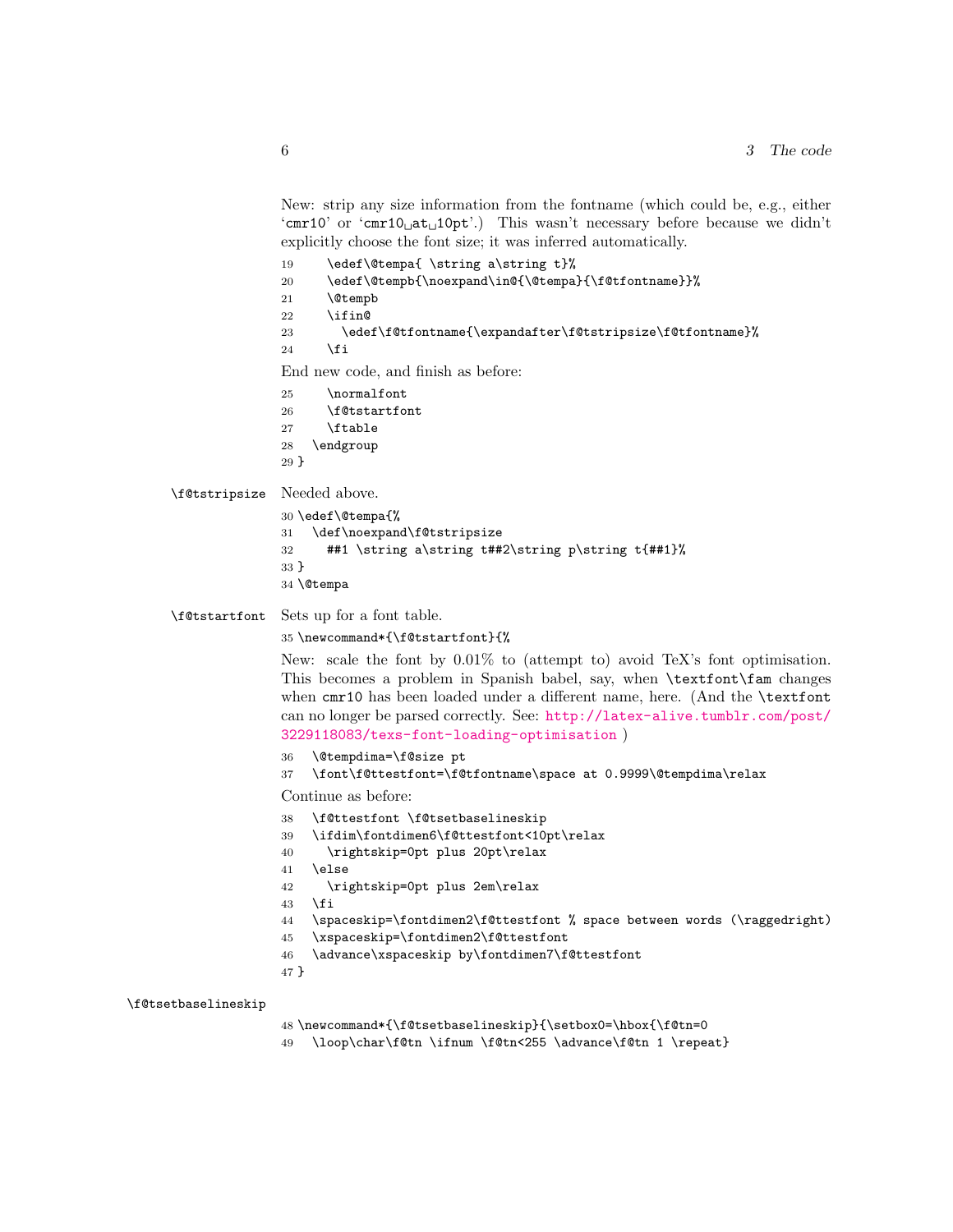|                                                            | \baselineskip=6pt \advance\baselineskip\ht0 \advance\baselineskip\dp0 }<br>50<br>51                                                                                                                                                                                                                                                                 |
|------------------------------------------------------------|-----------------------------------------------------------------------------------------------------------------------------------------------------------------------------------------------------------------------------------------------------------------------------------------------------------------------------------------------------|
| \f@toct                                                    | $\setminus f@tot\{\langle\rhonum\rangle\}$ typesets the octal constant $\langle\rhonum\rangle$ .<br>52\newcommand*{\f@toct}[1]{\hbox{\rmfamily\'{}\kern-.2em\itshape<br>#1\/\kern.05em}} % octal constant<br>53                                                                                                                                     |
| \f@thex                                                    | $\text{Cthex}\{\text{hnum}\}\$ typesets the hexadecimal constant $\langle \text{hnum} \rangle$ .<br>54 \newcommand*{\f@thex}[1]{\hbox{\rmfamily\H{}\ttfamily#1}} % hexadecimal constant                                                                                                                                                             |
| \f@tsetdigs                                                | \f@tsetdigs<br>55 \def\f@tsetdigs#1"#2{\gdef\h{#2}% \h=hex prefix; \0\1=corresponding octal<br>56 \f@tm=\f@tn \divide\f@tm by 64 \xdef\0{\the\f@tm}%<br>57 \multiply\f@tm by-64 \advance\f@tm by\f@tn \divide\f@tm by 8 \xdef\1{\the\f@tm}}                                                                                                         |
| \f@ttestrow                                                | <b>\f@ttestrow</b> checks if there are any characters in the next block of 16 slots.<br>58\newcommand*{\f@ttestrow}{\setbox0=\hbox{\penalty 1\def\\{\char"\h}%<br>59 \\0\\1\\2\\3\\4\\5\\6\\7\\8\\9\\A\\B\\C\\D\\E\\F%<br>\global\f@tp=\lastpenalty}} % \f@tp=1 if none of the characters exist<br>60<br>61                                         |
| \ifhexoct<br>hexoct<br>\nohexoct                           | Flag for (not) setting hex and octal numbers.<br>62 \newif\ifhexoct<br>63 \newcommand*{\hexoct}{\hexocttrue}<br>64 \newcommand*{\nohexoct}{\hexoctfalse}<br>65 \hexoct<br>66                                                                                                                                                                        |
| \f@toddlinenum                                             | \f@toddline<br>67\newcommand*{\f@toddline}{\cr<br>\noalign{\nointerlineskip}<br>68<br>\multispan{19}\hrulefill&<br>69<br>\setbox0=\hbox{\1ower 2.3pt\hbox{\f@thex{\h x}}}\smash{\box0}<br>70<br>$\c{c}$<br>71<br>\noalign{\nointerlineskip}}<br>72<br>73                                                                                            |
| \iff@tskipping<br>\f@tskippingtrue<br>\f@tskippingfalse 75 | 74 \newif\iff@tskipping                                                                                                                                                                                                                                                                                                                             |
| \fontrange                                                 | $\forall$ fontrange{ $\langle low \rangle$ }{ $\langle high \rangle$ } sets the character range to be output.<br>76 \newcommand*{\fontrange}[2]{%<br>\ifnum#1<#2\relax<br>77<br>Set $\text{Set}$ of the nearest multiple of 16 that is at or below $\langle low \rangle$ , but first make<br>sure that it will be at least 0.<br>\ifnum#1<\z@<br>78 |

\f@tm=\z@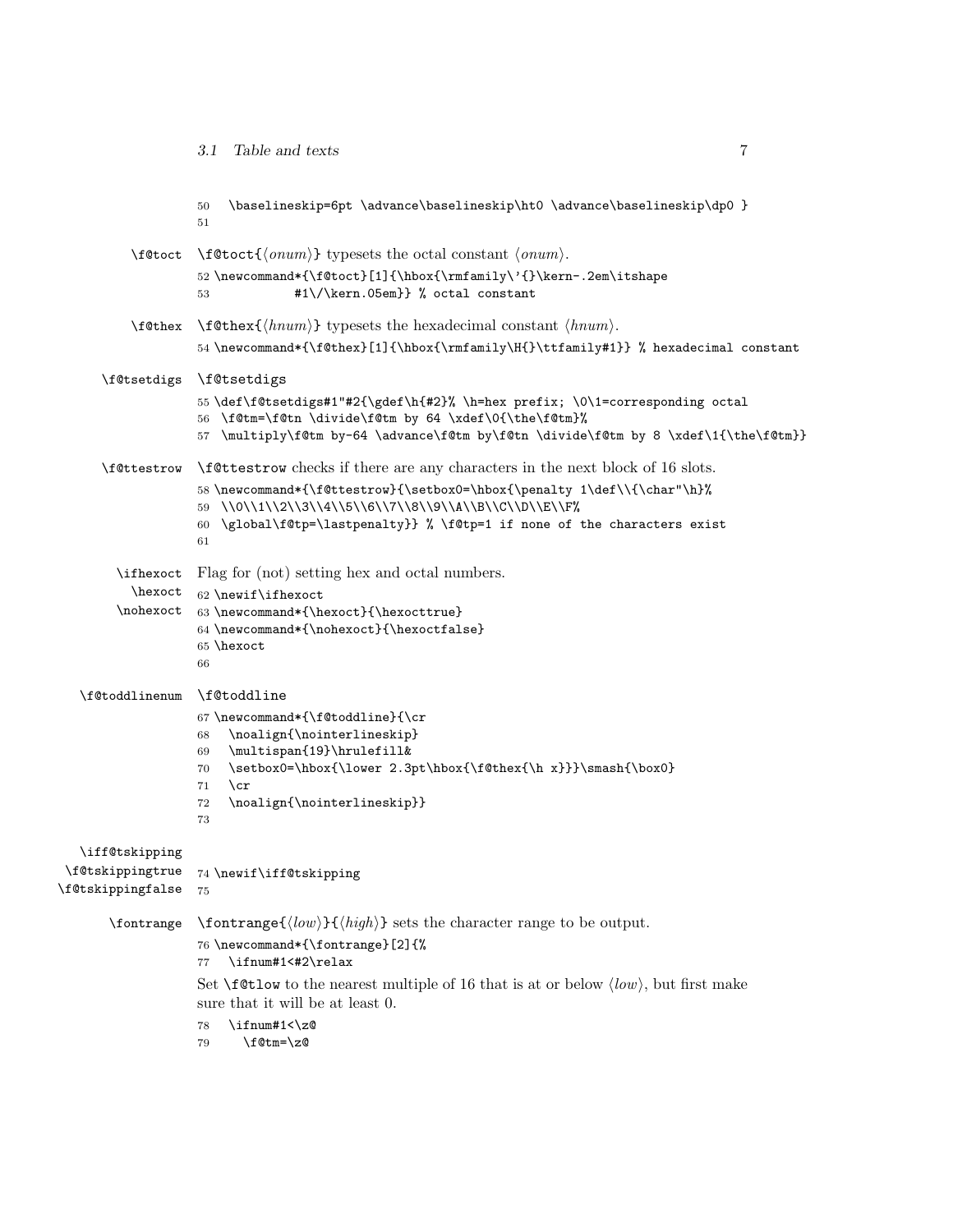```
80 \else
                    81 \f@tm=#1
                    82 \divide \f@tm \sixt@@n
                    83 \multiply \f@tm \sixt@@n
                    84 \fi
                    85 \edef\f@tlow{\the\f@tm}
                    Set \Set{\text{f@thigh}} to the nearest multiple of 16 at or above \hat{high}, finally making sure
                    that its maximum is 256.
                    86 \f@tm=#2
                    87 \divide \f@tm \sixt@@n
                    88 \advance \f@tm \@ne
                    89 \multiply \f@tm \sixt@@n
                    90 \ifnum \f@tm > \@cclvi \f@tm=\@cclvi \fi
                    91 \edef\f@thigh{\the\f@tm}
                    92 \else
                    93 \PackageError{fonttable}{%
                    94 Improper values for fontrange. Default values substituted}{\@ehc}
                    95 \def\f@tlow{0} \def\f@thigh{256}
                    96 \quad \text{If } i97 \fontrange{0}{256}
                    98
\f@tloopforsixteen \f@tloopforsixteen sets up a block of sixteen character slots.
                    99 \newcommand*{\f@tloopforsixteen}{%
                   100 \ifnum\f@tn<\f@tlow \global\f@tn=\f@tlow\fi
                   101 \loop\f@tskippingfalse
                   102 \ifnum\f@tn<\f@thigh \f@tm=\f@tn \divide\f@tm \sixt@@n \chardef\next=\f@tm
                   103 \expandafter\f@tsetdigs\meaning\next \f@ttestrow
                   104 \ifnum\f@tp=\@ne \f@tskippingtrue \fi\fi
                   105 \iff@tskipping \global\advance\f@tn \sixt@@n \repeat}
                   106
      \f@tevenline
\f@tevenline gets next non-empty set of a block of 16 characters. It either calls
\f@tevenlinenonum
                   \f@tmorechart to print them, or \f@tendchart to finish off the table if all 256
                    potential characters have been processed.
                       \f@tevenlinenonum does something similar when no external numbers are
                    printed.
                   107 \newcommand*{\f@tevenline}{%
                   108 \f@tloopforsixteen
                   109 \ifnum\f@tn=\f@thigh \let\next=\f@tendchart\else\let\next=\f@tmorechart\fi
                   110 \next}
                   111 \newcommand*{\f@tevenlinenonum}{%
                   112 \f@tloopforsixteen
                   113 \ifnum\f@tn=\f@thigh
                   114 \\\hline
                   115 \else
                   116 \\\hline
                   117 \f@tmorechartnonum
                   118 \fi}
```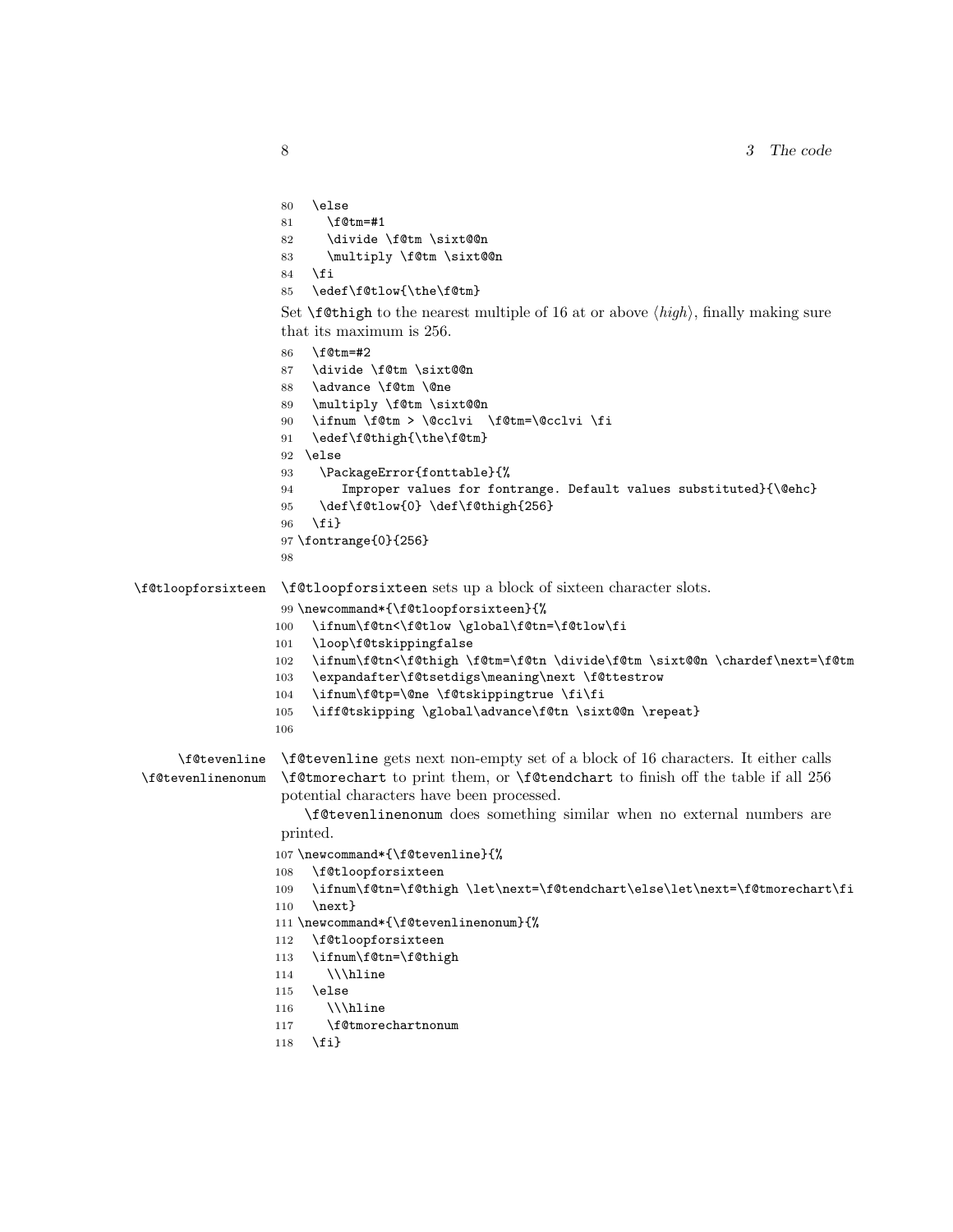3.1 Table and texts 9

119

```
\f@tmorechart
\f@tmorechart sets two lines of the table, and \f@tmorechartnonum does the
 \f@tmorechartnonum
same when there are no external numbers.
                    120 \newcommand*{\f@tmorechart}{\cr\noalign{\hrule\penalty5000}
                    121 \f@tchartline \f@toddline \f@tm=\1 \advance\f@tm 1 \xdef\1{\the\f@tm}
                    122 \f@tchartline \f@tevenline}
                    123 \newcommand*{\f@tmorechartnonum}{%
                    124 \f@tsimpleline \\ \hline
                    125 \f@tsimpleline \f@tevenlinenonum}
                    126
      \f@tchartline
\f@tchartline does a line of the table, including external numbers, and
     \f@tsimpleline
\f@tsimpleline does an unnumbered line.
                    127 \newcommand*{\f@tchartline}{%
                    128 &\f@toct{\0\1x}&&\f@tpsg{}&&\f@tpsg{}&&\f@tpsg{}&&\f@tpsg{}&&\f@tpsg{}&&\f@tpsg{}&&\f@tpsg{}&&\f@tpsg{}&&}
                    129 \newcommand*{\f@tsimpleline}{%
                    130 \f@tpsg{}\f@tchartstrut& \f@tpsg{} & \f@tpsg{} & \f@tpsg{} & \f@tpsg{} & \f@tpsg{} & \f@tpsg{} & \f@tpsg{}}
                    131
     \f@tchartstrut
\f@tchartstrut is a strut used in each table line. \ftablewidth is width of an
       \ftablewidth
externally numbered table. \fntcolwidth is the minimum width of a column in
       \fntcolwidth
an unnumbered table.
                    132 \newcommand*{\f@tchartstrut}{\lower4.5pt\vbox to14pt{}}
                    133 \newdimen\ftablewidth
                    134 \ftablewidth=\hsize
                    135 \newdimen\fntcolwidth
                    136 \setlength{\fntcolwidth}{0.08\ftablewidth}
            \f@tcol
\f@tstartchartnonum is a table line of spaces, with no verticals.
\f@tstartchartnonum
137 \newcommand*{\f@tcol}{%
                    138 \multicolumn{1}{c}{\hspace*{\fntcolwidth}}}
                    139 \newcommand*{\f@tstartchartnonum}{%
                    140 \f@tcol &\f@tcol &\f@tcol &\f@tcol &\f@tcol &\f@tcol &\f@tcol &\f@tcol}
                    141
            \ftable
\ftable sets a complete character table. The actual code is in either \f@tftablenum
      \f@tftablenum
or \f@tftablenonum for externally numbered or plain tables, respectively.
    \f@tftablenonum
142 \newcommand*{\f@tftablenum}{$$\global\f@tn=\z@
                    143 \halign to\ftablewidth\bgroup
                    144 \f@tchartstrut##\tabskip0pt plus10pt&
                    145 &\hfil##\hfil&\vrule##\cr
                    146 \lower6.5pt\null
                    147 &&&\f@toct0&&\f@toct1&&\f@toct2&&\f@toct3&&\f@toct4&&\f@toct5&&\f@toct6&&\f@toct7&%
                    148 \f@tevenline}
                    149 \newcommand*{\f@tftablenonum}{%
                    150 \global\f@tn=\z@
                    151 \begin{tabular}{|c|c|c|c|c|c|c|c|}
                    152 \f@tstartchartnonum
```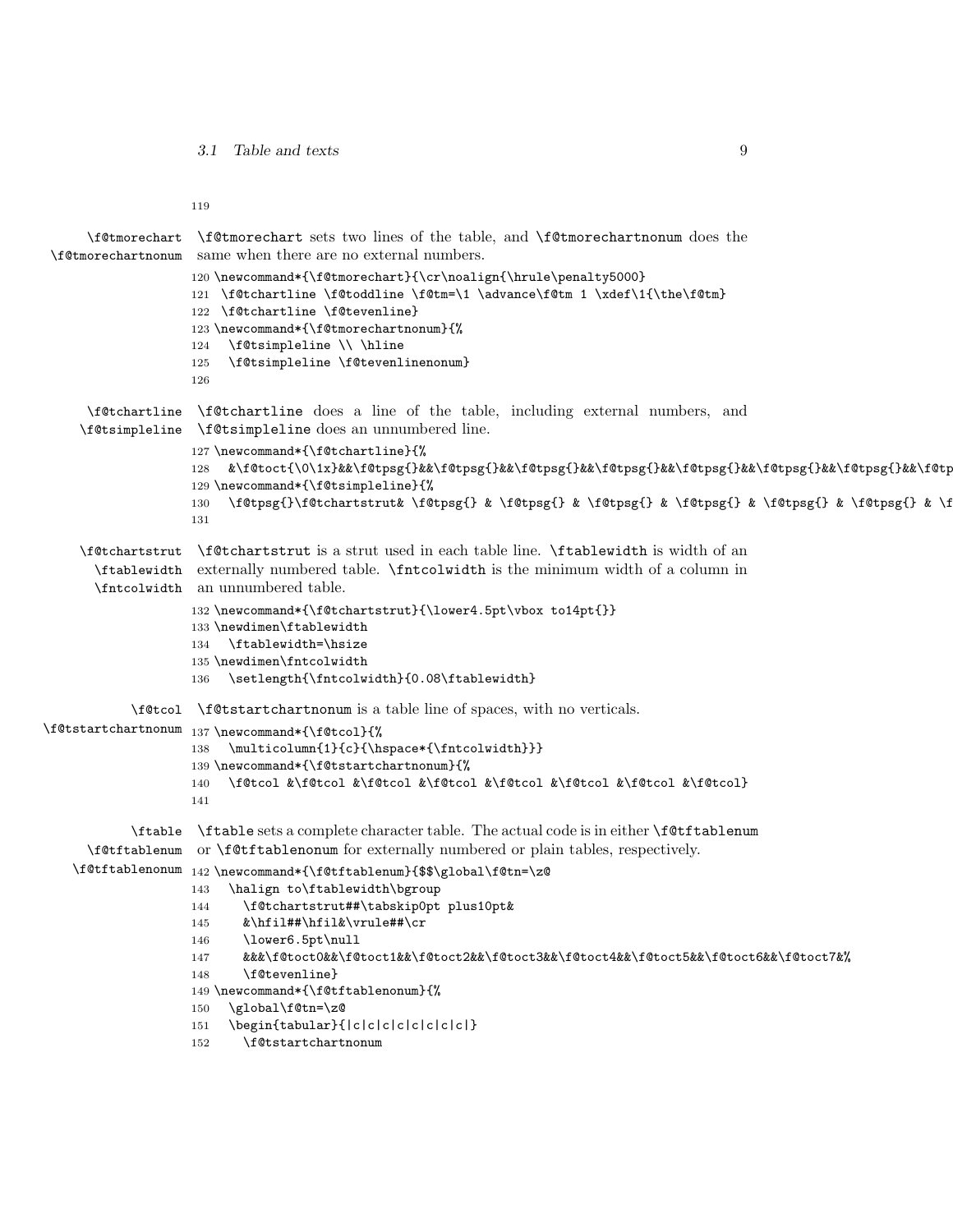```
153 \f@tevenlinenonum
                154 \end{tabular}}
                155 \newcommand*{\ftable}{\ifhexoct\f@tftablenum\else\f@tftablenonum\fi}
                156
  \f@tendchart \f@tendchart sets the last line of an externally numbered table with the relevant
                hex digits.
                157\newcommand*{\f@tendchart}{\cr\noalign{\hrule}
                158 \raise11.5pt\null&&&\f@thex 8&&\f@thex 9&&\f@thex A&&\f@thex B&
                159 &\f@thex C&&\f@thex D&&\f@thex E&&\f@thex F&\cr
                160 \egroup$$\par}
                161
        \f@tpsg
\f@tpsg typesets a single glyph, possibly with its decimal slot number. \f@placechar
   \f@placechar
is the function to typeset the glyph with its number that is internally defined as
\f@placedecimal
\f@placedecimal if decimals are to be shown.
                162 \newcommand*{\f@tpsg}{%
                163 \setbox\z@=\hbox{\f@placechar{\char\f@tn}{\the\f@tn}}%
                164 \ifdim\ht\z@>7.5pt\relax
                165 \f@treposition
                166 \else
                167 \ifdim\dp\z@>2.5pt\relax
                168 \f@treposition
                169 \fi
                170 \foralli
                171 \box\z@
                172 \global\advance\f@tn\@ne
                173 }
                Change this definition to adjust the typesetting of the decimal numbers:
                174 \newcommand*\f@placedecimal[2]{#1\ {\tiny #2}}
      \decimals
Following \decimals, which is the default, decimal numbers are printed in the
    \nodecimals
table. Following \nodecimals they are not printed.
                175 \newcommand*{\nodecimals}{%
                176 \renewcommand*\f@placechar{\@firstoftwo}%
                177 }
                178 \newcommand{\decimals}{%
                179 \renewcommand*\f@placechar{\f@placedecimal}%
                180 }
                181 \newcommand*\f@placechar{}
                182 \decimals
\f@treposition \f@treposition
                183 \newcommand*{\f@treposition}{\setbox0=\vbox{\kern2pt\box0}\f@tdim=\dp0
                184 \advance\f@tdim 2pt \dp0=\f@tdim}
                185
```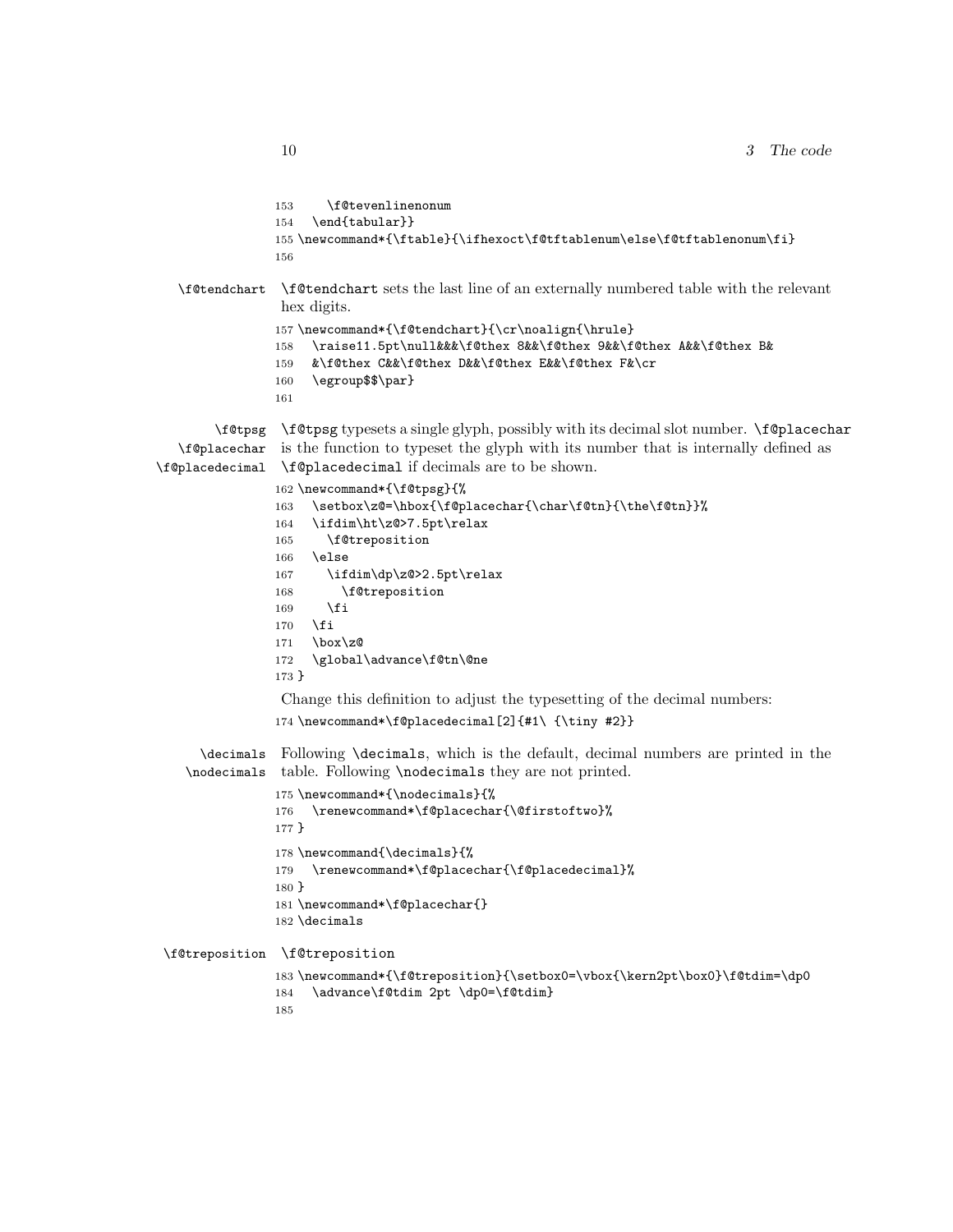\fonttext \fonttext{ $\{font}$ } typesets \knutext using  $\{font}$  (e.g. auncl10).

```
186 \def\fonttext#1{%
```

```
187 \def\f@tfontname{#1}%
```
- \bgroup
- \f@tstartfont
- \knutext
- \egroup}
- 

 $\text{Perquartext } \text{fontspec}$  typesets \knutext using  $\{fontspec\}$  (e.g., \aunclfamily).

```
193 \def\regulartext#1{%
```
- \bgroup
- #1

```
196 \knutext
```
- \egroup}
- 

\knutext Deathless prose from Knuth for testing a font. It includes \moreknutext, \capknutext, and \knunames.

\def\knutext{{

 On November 14, 1885, Senator \& Mrs.~Leland Stanford called together 201 at their San Francisco mansion the 24"prominent men who had been chosen as the first trustees of The Leland Stanford Junior University. They handed to the board the Founding Grant of the University, which they had executed three days before. This document---with various amendments, legislative acts, and court decrees---remains as the University's charter. In bold, sweeping language it stipulates that the objectives of the University are ''to qualify students for personal success and direct usefulness in life; and to promote the publick welfare by exercising an influence in behalf of humanity and civilization, teaching the blessings of liberty regulated by law, and inculcating love and reverence for the great principles of government as derived from the inalienable rights of man to life, liberty, and the pursuit of happiness.'' \moreknutext 

```
217 \capknutext
218
219 \knunames
220 \par}}
221
```
\@moreknutext Some more text with a variety of ligatures and accents.

```
222 \def\@moreknutext{?'But aren't Kafka's Schlo{\ss} and {\AE}sop's
223 {\OE}uvres often na{\"\i}ve vis-\'a-vis the d{\ae}monic ph{\oe}nix's
224 official r\ole in fluffy souffl\es? }
225
```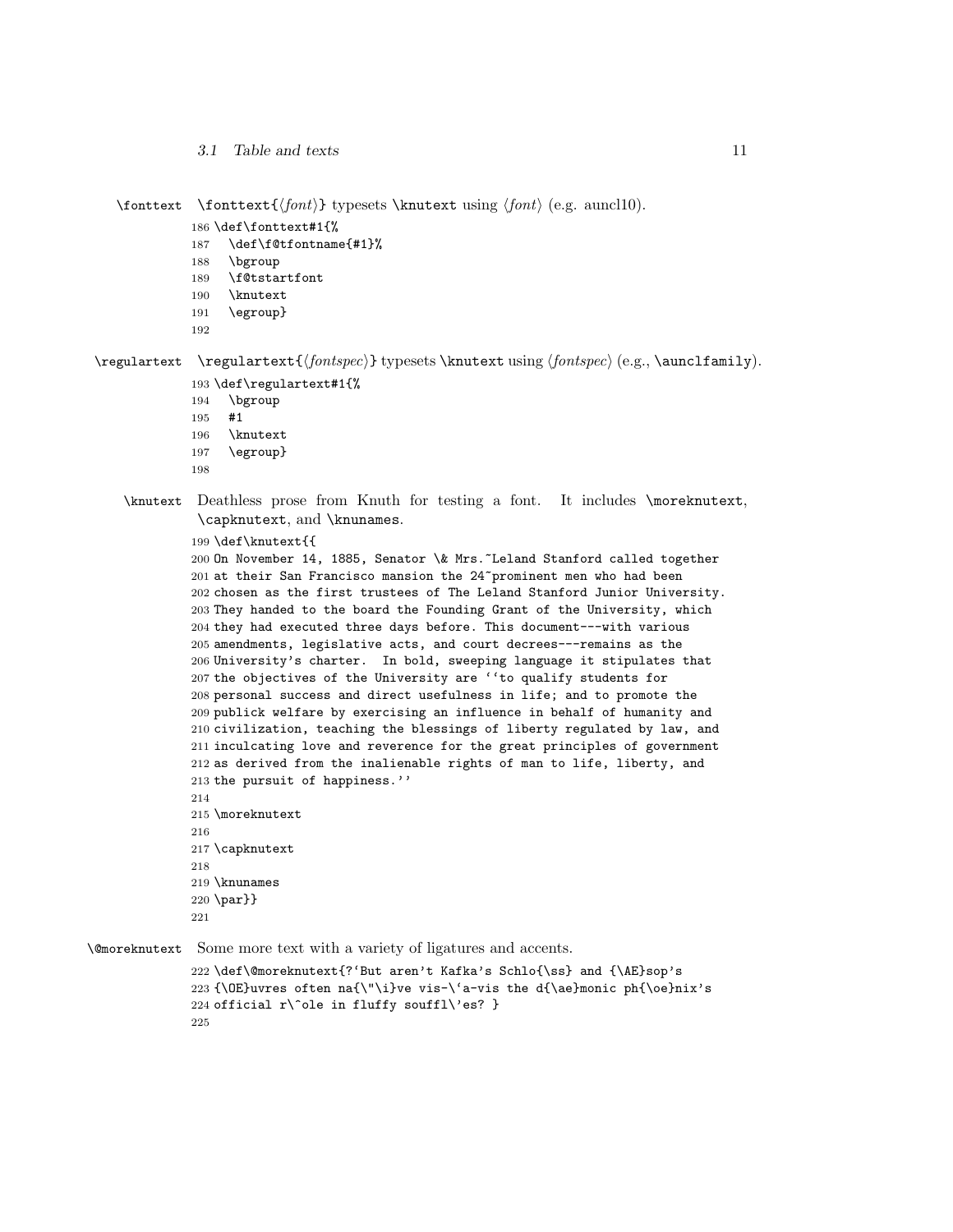```
\@capknutext
Text using only capital letters and some punctuation.
    \capknutext 226 \newcommand{\@capknutext}{%
               227 (!'THE DAZED BROWN FOX QUICKLY GAVE 12345--67890 JUMPS!)}
               228 \let\capknutext\@capknutext
               229
    \@knunames Lots of accents masquerading in personal names.
               230 \def\@knunames{ {\AA}ngel\aa\ Beatrice Claire
               231 Diana \'Erica Fran\c{c}oise Ginette H\'el\'ene Iris
               232 Jackie K\=aren {\L}au\.ra Mar{\'\i}a N\H{a}ta{\l}{\u\i}e {\O}ctave
               233 Pauline Qu\^eneau Roxanne Sabine T\~a{\'\j}a Ur\v{s}ula
               234 Vivian Wendy Xanthippe Yv{\o}nne Z\"azilie\par}
               235
 \guillemotleft
Just in case the French quotes are not defined, as they are called for in the subse-
\guillemotright
quent \germantext.
          \flqq
236 \DeclareTextSymbol{\guillemotleft}{OT1}{'\'}
          \frqq
237 \DeclareTextSymbol{\guillemotright}{OT1}{'\'}
               238 \providecommand{\flqq}{\guillemotleft}
               239 \providecommand{\frqq}{\guillemotright}
               240
    \germantext
Text from the Blindtext package.
\germanparatext 241 \providecommand*{\germantext}{%
               242 \PackageWarning{fonttable}{\protect\germantext\space is deprecated,
               243 	MessageBreak use \protect\germanparatext\space instead}}
               244 \newcommand*{\germanparatext}{%
               245 Dies hier ist ein Blindtext zum Testen von Textausgaben. Wer
               246 diesen Text liest, ist selbst schuld. Der Text gibt lediglich den
               247 Grauwert der Schrift an. Ist das wirklich so? Ist es
               248 gleich\-g\"ul\-tig ob ich schreibe: \frqq Dies ist ein
               249 Blindtext\flqq\ oder \frqq Huardest gefburn\flqq? Kjift --
               250 mitnichten! Ein Blindtext bietet mir wichtige Informationen. An
               251 ihm messe ich die Lesbarkeit einer Schrift, ihre Anmutung, wie
               252 harmonisch die Figuren zueinander stehen und pr\"u\-fe, wie breit
               253 oder schmal sie l\"auft. Ein Blindtext sollte m\"og\-lichst viele
               254 verschiedene Buchstaben enthalten und in der Originalsprache
               255 gesetzt sein. Er mu\ss\ keinen Sinn ergeben, sollte aber lesbar
               256 sein. Fremdsprachige Texte wie \frqq Lorem ipsum\flqq\ dienen
               257 nicht dem eigentlichen Zweck, da sie eine
               258 falsche Anmutung vermitteln.\par}
               259
     \latintext
The traditional printers' text.
 \latinparatext
260 \providecommand*{\latintext}{%
               261 \PackageWarning{fonttable}{\protect\latintext\space may be overridden by the
               262 babel package \MessageBreak use
               263 \protect\latinparatext\space instead}}
               264 \newcommand*{\latinparatext}{%
```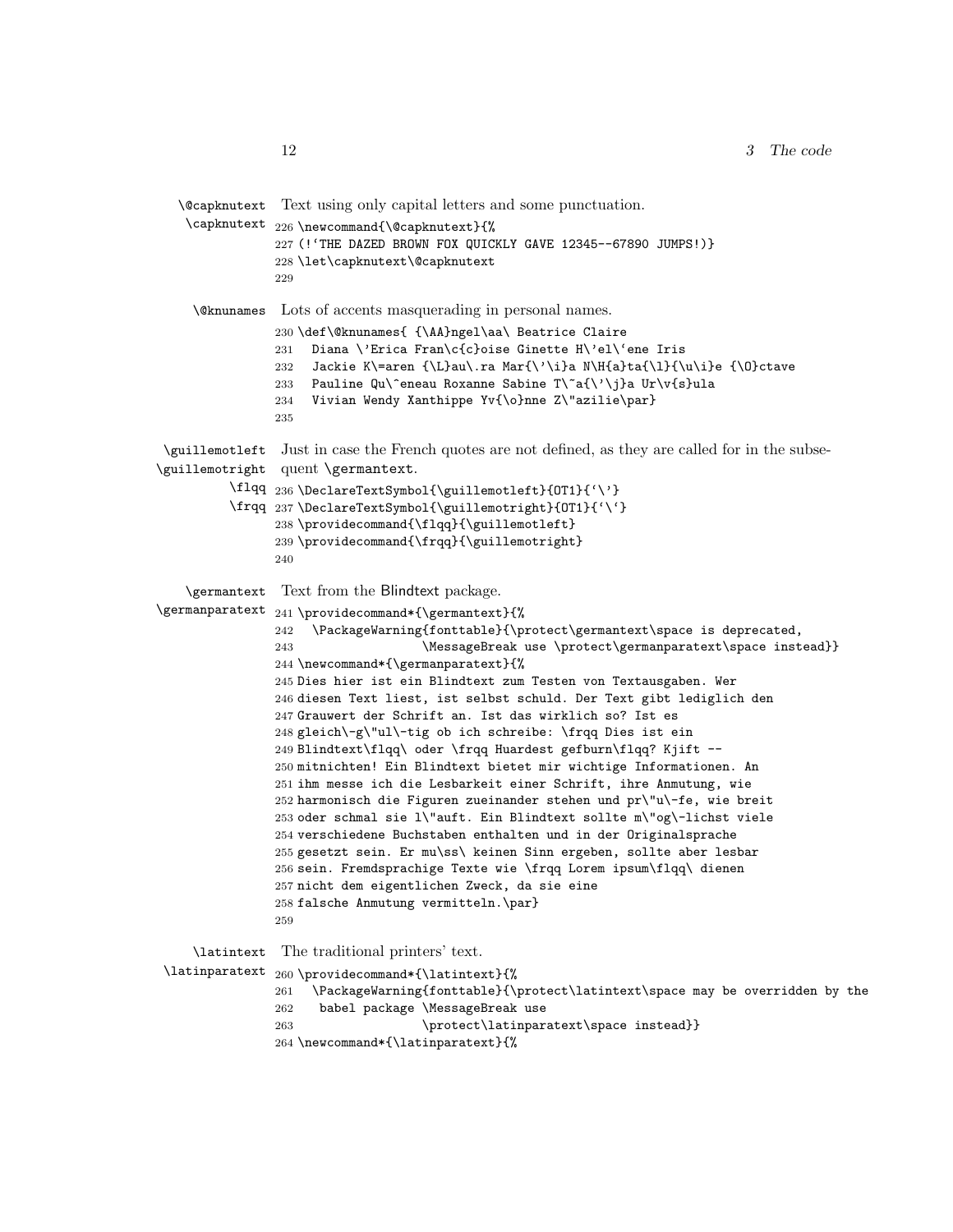```
265 Lorem ipsum dolor sit amet, consectetuer adipiscing elit. Etiam
               266 lobortis facilisis sem. Nullam nec mi et neque pharetra
               267 sollicitudin. Praesent imperdiet mi nec ante. Donec ullamcorper,
               268 felis non sodales commodo, lectus velit ultrices augue, a
               269 dignissim nibh lectus placerat pede. Vivamus nunc nunc, molestie
               270 ut, ultricies vel, semper in, velit. Ut porttitor. Praesent in
               271 sapien. Lorem ipsum dolor sit amet, consectetuer adipiscing elit.
              272 Duis fringilla tristique neque. Sed interdum libero ut metus.
              273 Pellentesque placerat. Nam rutrum augue a leo. Morbi sed elit sit
              274 amet ante lobortis sollicitudin. Praesent blandit blandit mauris.
               275 Praesent lectus tellus, aliquet aliquam, luctus a, egestas a,
               276 turpis. Mauris lacinia lorem sit amet ipsum. Nunc quis urna dictum
               277 turpis accumsan semper.\par}
               278
  \simpletext
\simpletext kills off \moreknutext and \knunames. \fulltext restores \moreknutext
    \fulltext
and \knunames. Make \fulltext the default.
 \moreknutext
279 \newcommand*{\simpletext}{\let\moreknutext\relax \let\knunames\relax}
    \knunames
280 \newcommand*{\fulltext}{\let\moreknutext\@moreknutext \let\knunames\@knunames}
               281 \fulltext
               282
    fonttexts \fonttexts{\langle \text{font}\rangle}{\less{text}} typesets \less{text} using \left{bmath{bmath}$ (e.g. auncl10).
               283 \def\fonttexts#1#2{%
               284 \def\f@tfontname{#1}%
               285 \bgroup
              286 \f@tstartfont
               287 #2
               288 \egroup}
               289
\regulartexts \regulartext{\{font spec}\}\ttext{ by } \regulartext\{\end{math} \t\t\t (text) using \fntiny (e.g., \aunchimily).290 \def\regulartexts#1#2{%
              291 \bgroup
              292 #1 #2
              293 \egroup}
               294
      \aztext
The various characters used for Latin texts.
      \AZtext
295 \newcommand*{\aztext}{a b c d e f g h i j k l m n o p q r s t u v w x y z}
  \digitstext
296 \newcommand*{\AZtext}{A B C D E F G H I J K L M N O P Q R S T U V W X Y Z}
    \punctext
297 \newcommand*{\digitstext}{0 1 2 3 4 5 6 7 8 9}
               298 \newcommand*{\punctext}{' ! @ \$ \& * ( ) \_ - + = [ ] < > \{ \} : ; ' , . ? /}
               299
```
### <span id="page-12-0"></span>3.2 Testing a glyph

This is a reimplementation of Donald Knuth's testfont.tex which is available from CTAN and there is also a commented version in Appendix H of The META-FONT Book.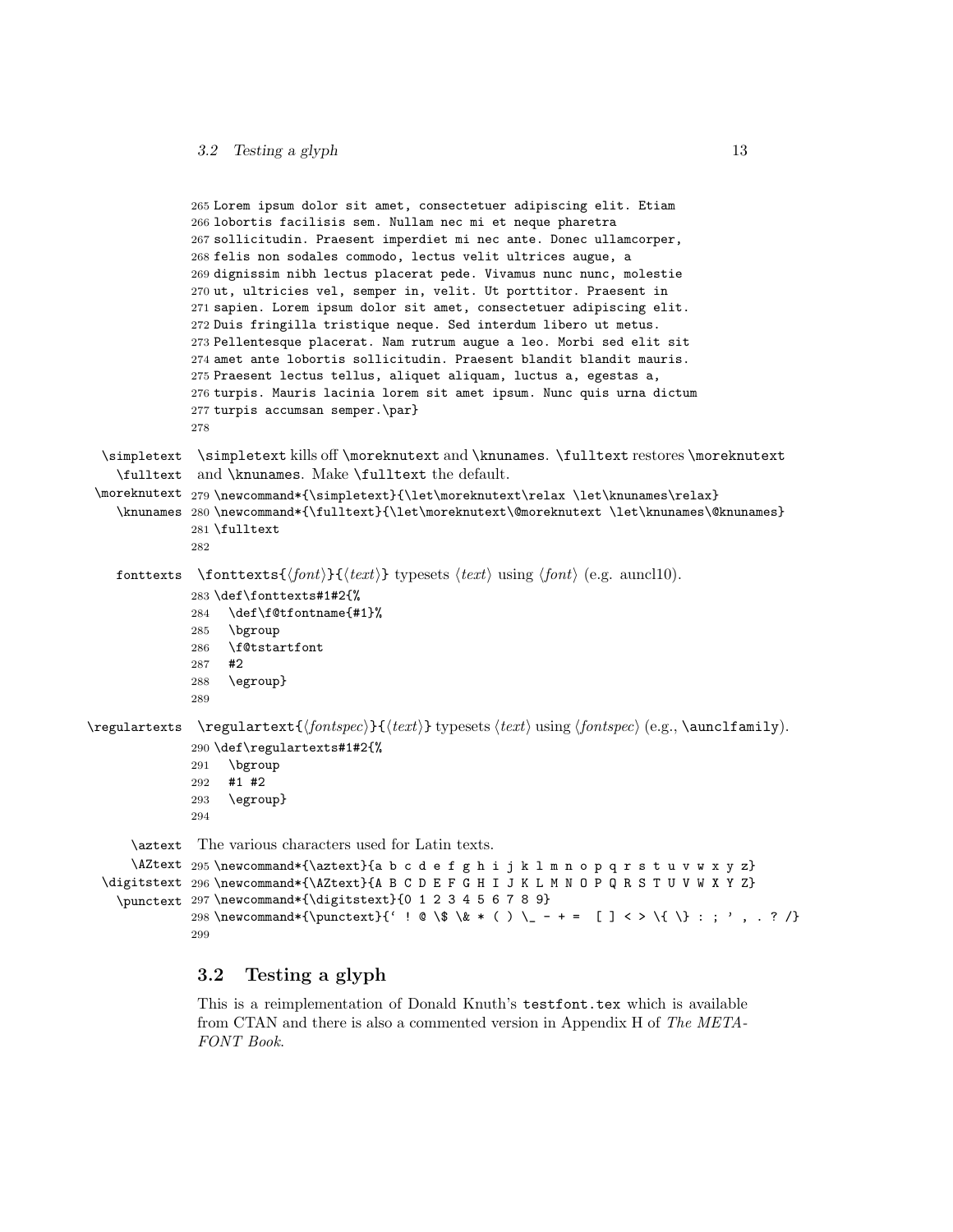|                                              | <b>\finitiours</b> The time of day on a 24 hour clock.                                                                                                                                                                                                                                                                                                                              |
|----------------------------------------------|-------------------------------------------------------------------------------------------------------------------------------------------------------------------------------------------------------------------------------------------------------------------------------------------------------------------------------------------------------------------------------------|
| \f@ttwodigits                                | 300 %%%%%%%% using \@tempcnta for Knuth's \m and \@tempcntb for his \n<br>301 \newcommand*{\fnthours}{\@tempcntb=\time \divide\@tempcntb 60<br>\@tempcnta=-\@tempcntb \multiply\@tempcnta 60 \advance\@tempcnta \time<br>302<br>\f@ttwodigits\@tempcntb:\f@ttwodigits\@tempcnta}<br>303<br>304 \newcommand*{\f@ttwodigits}[1]{\ifnum #1<10 0\fi \number#1}<br>305                   |
| \f@tgettsechars<br>\f@ttchar<br>\f@tschar    | $\texttt{C}$ \f@tgettsechars{ $\langle T\rangle$ }{ $\langle S\rangle$ }{ $\langle E\rangle$ } gets three characters and \chardefs \f@ttchar<br>to $\langle T \rangle$ (the test character), \f@tschar to $\langle S \rangle$ (start character) and \f@techar to<br>$\langle E \rangle$ (the end character).                                                                        |
| <b>\f@techar</b>                             | 306 \newcommand*{\f@tgettsechars}[3]{%<br>\chardef\f@ttchar=#1 \chardef\f@tschar=#2 \chardef\f@techar=#3}<br>307<br>308                                                                                                                                                                                                                                                             |
| \glyphmixture<br>\f@tmixpattern<br>\f@tdomix | \glyphmixture{ $\langle T \rangle$ }{ $\langle S \rangle$ }{ $\langle E \rangle$ } sets a mix of $\langle T \rangle$ within the glyph range from<br>$\langle S \rangle$ to $\langle E \rangle$ according to the pattern <b>\f</b> @tmixpattern. The work is done by<br>\f@tdomix.                                                                                                   |
|                                              | 309 \newcommand*{\glyphmixture}[3]{\f@tgettsechars{#1}{#2}{#3}%<br>\f@tdomix\f@tmixpattern}<br>310<br>311 \newcommand*{\f@tmixpattern}{\0\1\0\0\1\1\0\0\0\1\1\1\0\0\1<br>312\newcommand*{\f@tdomix}[1]{\par\chardef\0=\f@ttchar \@tempcntb=\f@tschar<br>\loop \chardef\1=\@tempcntb #1\endgraf<br>313<br>\ifnum \@tempcntb<\f@techar \advance\@tempcntb \@ne \repeat}<br>314<br>315 |
| \glyphalternation<br>\f@taltpattern          | These are similar to \glyphmixture and \f@tmixpattern except that the glyphs<br>are alternated.                                                                                                                                                                                                                                                                                     |
|                                              | 316 \newcommand*{\glyphalternation}[3]{\f@tgettsechars{#1}{#2}{#3}%<br>\f@tdomix\f@taltpattern}<br>317<br>319                                                                                                                                                                                                                                                                       |
| \f@tdisc                                     | For breaking long lines so that the test character will be at the end of one line<br>and repeated at the start of the next one.                                                                                                                                                                                                                                                     |
|                                              | 320\newcommand*{\f@tdisc}{\discretionary{\f@ttchar}{\f@ttchar}{\f@ttchar}}<br>321                                                                                                                                                                                                                                                                                                   |
| \glyphseries                                 | \glyphseries{ $\langle T \rangle$ }{ $\langle S \rangle$ }{ $\langle E \rangle$ } puts the test character $\langle T \rangle$ between all the others<br>\f@tdoseries in the range $\langle S \rangle$ to $\langle E \rangle$ . The work is done by \f@tdoseries.                                                                                                                    |
|                                              | 322 \newcommand*{\glyphseries}[3]{\f@tgettsechars{#1}{#2}{#3}%<br>\f@tdisc\f@tdoseries\f@tschar\f@techar\par}<br>323<br>324 \newcommand*{\f@tdoseries}[2]{\@tempcntb=#1\relax<br>\loop\char\@tempcntb\f@tdisc<br>325<br>\ifnum\@tempcntb<#2\advance\@tempcntb \@ne \repeat}<br>326<br>327                                                                                           |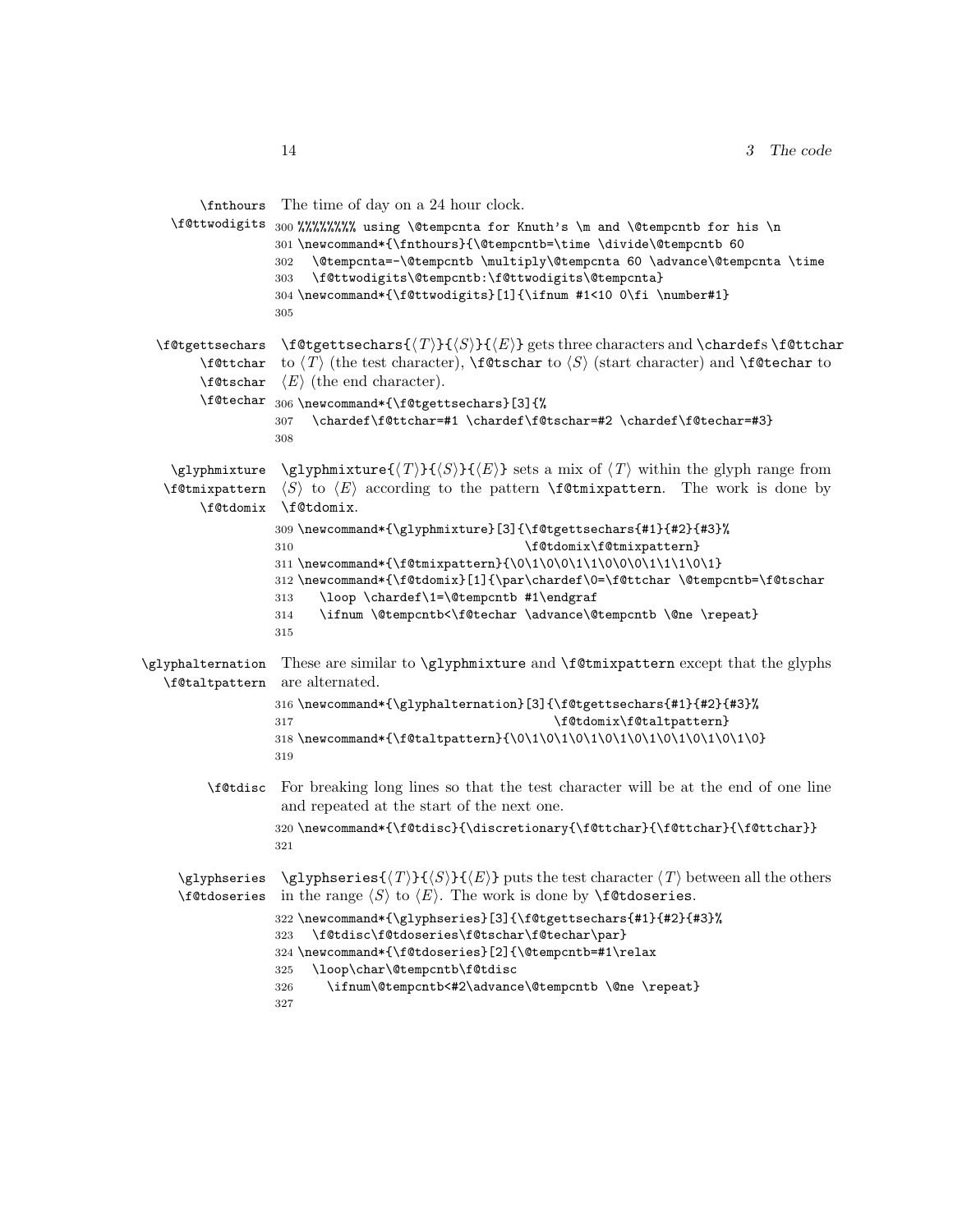Bibliography 15

```
\glyphalphabet
     \GLYPHALPHABET betic characters. Similarly \GLYPHALPHABET\{\langle T \rangle\} does the same with the up-
      \f@tcomplower
percase characters. The work is done by, respectively, \f@tcomplower and
      \f@tcompupper
\f@tcompupper.
                     \glyphalphabet{\langle T \rangle} inserts the test glyph \langle T \rangle between the lowercase alpha-
                    328 \newcommand*{\glyphalphabet}{\f@tcomplower}
                    329 \newcommand*{\GLYPHALPHABET}{\f@tcompupper}
                    330 \newcommand*{\f@tcomplower}[1]{\chardef\f@ttchar=#1
                    331 \f@tdisc\f@tdoseries{'a}{'z}\f@tdoseries{31}{34}\par}
                    332 \newcommand*{\f@tcompupper}[1]{\chardef\f@ttchar=#1
                    333 \f@tdisc\f@tdoseries{'A}{'Z}\f@tdoseries{35}{37}\par}
                    334
       \glyphlowers
These macros generate an extended mix of characters of a particular kind. The
       \glyphuppers
work is done by \f@tdocomprensive with \f@tclc, \f@tcuc, and \f@tdgs setting
       \glyphdigits
up the glyph sets.
            \f@tclc
335 \newcommand*{\glyphlowers}{\f@tdocomprehensive\f@tclc{'a}{'z}{31}{34}}
            \f@tcuc
336 \newcommand*{\glyphuppers}{\f@tdocomprehensive\f@tcuc{'A}{'Z}{35}{37}}
            \f@tdgs
337 \newcommand*{\glyphdigits}{\f@tdocomprehensive\f@tdgs{'0}{'4}{'5}{'9}}
\f@tdocomprehensive
338 \newcommand*{\f@tdocomprehensive}[5]{\par\chardef\f@ttchar=#2
                    339 \loop{#1} \ifnum\f@ttchar<#3\@tempcnta=\f@ttchar\advance\@tempcnta \@ne
                    340 \chardef\f@ttchar=\@tempcnta \repeat
                    341 \chardef\f@ttchar=#4
                    342 \loop{#1} \ifnum\f@ttchar<#5\@tempcnta=\f@ttchar\advance\@tempcnta \@ne
                    343 \chardef\f@ttchar=\@tempcnta \repeat}
                    344 \newcommand*{\f@tclc}{\f@tdisc\f@tdoseries{'a}{'z}\f@tdoseries{31}{34}\par}
                    345 \newcommand*{\f@tcuc}{\f@tdisc\f@tdoseries{'A}{'Z}\f@tdoseries{35}{37}\par}
                    346 \newcommand*{\f@tdgs}{\f@tdisc\f@tdoseries{'0}{'9}\par}
                    347
        \glyphpunct
\glyphpunct sets punctuation marks in combination with different sorts of letters.
        \f@tdopunct
The work is done by \f@tdopunct.
                    348 \newcommand*{\glyphpunct}{\par\f@tdopunct{min}\f@tdopunct{pig}\f@tdopunct{hid}
                    349 \f@tdopunct{HIE}\f@tdopunct{TIP}\f@tdopunct{fluff}
                    350 \$1,234.56 + 7/8 = 9\% @ \#0\par}
                    351 \newcommand*{\f@tdopunct}[1]{#1,\ #1:\ #1;\ '#1'\
                    352 ?'#1?\ !'#1!\ (#1)\ [#1]\ #1*\ #1.\par}
                    353
                        The end of the package.
                    354 \langle /pack \rangle
```
## <span id="page-14-0"></span>Bibliography

<span id="page-14-1"></span>[Lik05] Knut Lickert. Blindtext.sty: Creating text for testing / Texterzeugung zum testen. October 2005. (Available from CTAN in [macros/latex/](macros/latex/contrib/blindtext) [contrib/blindtext](macros/latex/contrib/blindtext))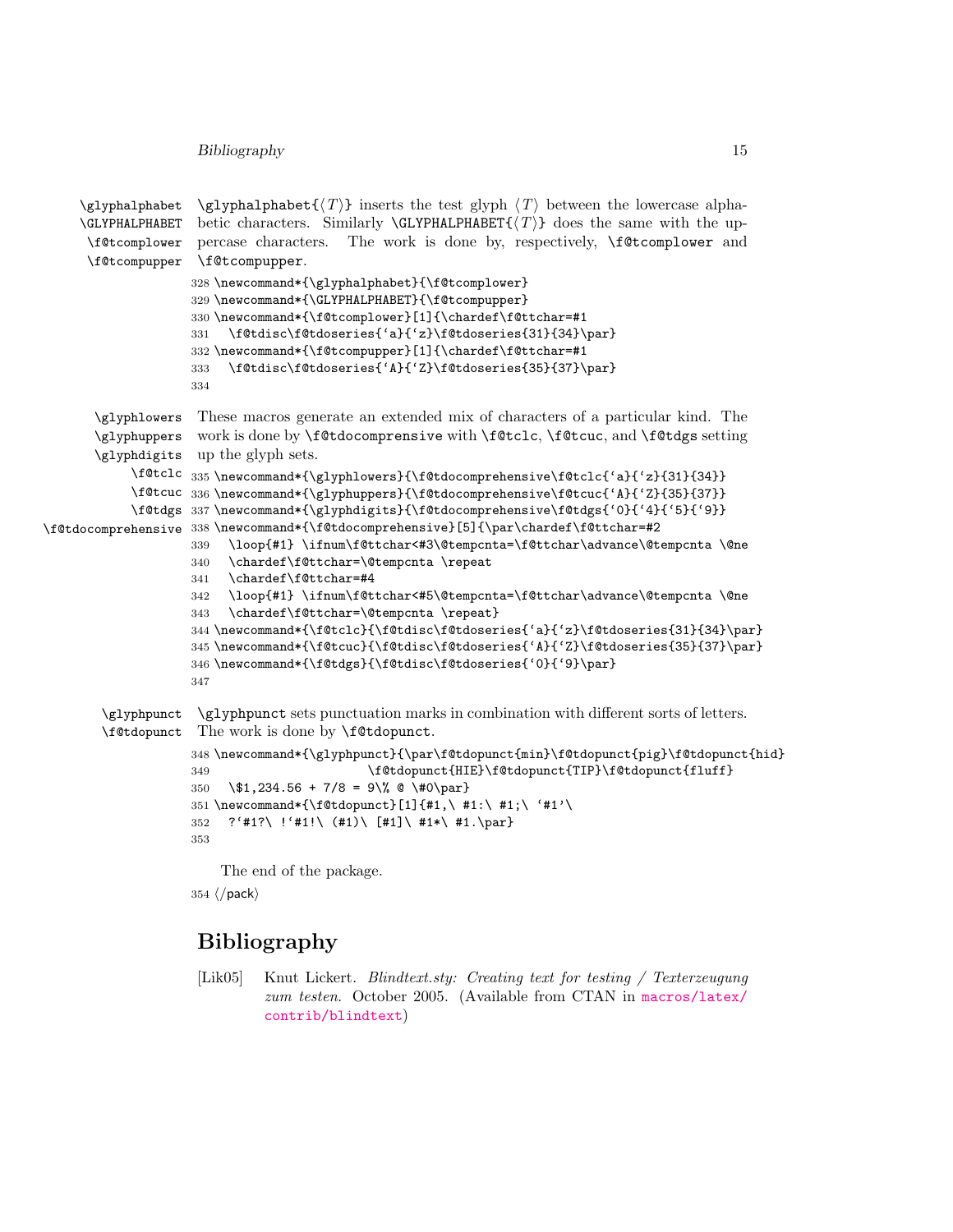- <span id="page-15-0"></span>[MG04] Frank Mittelbach and Michel Goossens. The LaTeX Companion. Second edition. Addison-Wesley Publishing Company, 2004.
- <span id="page-15-1"></span>[Pak05] Scott Pakin 'The mftinc package', January 2005. (Available from CTAN in <macros/latex/contrib/mftinc>)

# Index

Numbers written in italic refer to the page where the corresponding entry is described; numbers underlined refer to the code line of the definition; numbers in roman refer to the code lines where the entry is used.

| <b>Symbols</b>                                 | $\mathbf{A}$                                     | $\texttt{10size}$ 36                                                    |
|------------------------------------------------|--------------------------------------------------|-------------------------------------------------------------------------|
| \ "<br>223, 234, 248, 252, 253                 | $\setminus$ AA<br>. 230                          | $\texttt{[Ctall}$ 316                                                   |
| . 350<br>\#                                    | . 230<br>\aa                                     | \f@tchartline                                                           |
| \\$<br>$\cdots \cdots \cdots 298, 350$         | $\setminus$ AE<br>. 222                          | $\ldots$ 121, 122, <u>127</u>                                           |
| \%<br>. 350                                    | . 223<br>\ae                                     | \f@tchartstrut                                                          |
| \&<br>$\ldots \ldots \ldots 200, 298$          | \AZtext $3, 295$                                 | $\ldots$ 130, <u>132</u> , 144                                          |
| $\setminus$ -  248, 252, 253                   | $\text{aztext} \ldots \ldots 3, \underline{295}$ | $\setminus$ f@tclc <u>335</u>                                           |
| $\vee$<br>. 53                                 | в                                                | $\text{\texttt{[0tcol]}} \dots \dots \dots 137$                         |
| $\leftarrow$ 232                               |                                                  | $\setminus$ f@tcomplower  328                                           |
| $\texttt{\textbackslash}$ Capknutext $226$     | $\{\text{baselineskip}\dots\ 50\}$               | $\setminus$ f@tcompupper  328                                           |
| $\sqrt{cclvi}$ 90                              | С                                                | $\setminus$ f@tcuc 335                                                  |
| $\text{Qehc}$ $94$                             | $\c$ 231                                         | \f@tdgs <u>335</u>                                                      |
| $\text{Qfirstoftwo} \dots 176$                 | \capknutext  217, 226                            | $\text{f@tdim} \dots 3, 183, 184$                                       |
| $\text{Qknunames} \dots \underline{230}, 280$  |                                                  | \f@tdisc 320, 323, 325,                                                 |
| $\text{Comoreknutext}$ . 222, 280              | \chardef 102, 307, 312,                          | 331, 333, 344-346                                                       |
| $\text{Vetempa}$ . 19, 20, 30, 34              | 313, 330, 332,                                   | \f@tdocomprehensive 335                                                 |
| $\text{Ctempb}$ 20, 21                         | 338, 340, 341, 343                               | $\texttt{if@tdomix} \dots 309, 317$                                     |
| $\text{Utempcntb}$ 300-303,                    |                                                  | \f@tdopunct  348                                                        |
|                                                |                                                  |                                                                         |
| $312 - 314$ , $324 - 326$                      | D                                                | \f@tdoseries  322,                                                      |
| \{  298                                        | $\lambda$ decimals  3, 175                       | 331, 333, 344-346                                                       |
| $\setminus$ 298                                | \DeclareRobustCommand                            | $\text{Set}$ . 306, 314, 323                                            |
| \^<br>$\cdots \cdots \cdots 224, 233$          | . 12                                             | $\text{\texttt{U}}$ . 109, 157                                          |
| \_<br>. 298                                    | \DeclareTextSymbol .                             | \f@tevenline                                                            |
| $\setminus$ (<br>$\ldots \ldots 223, 231, 237$ | $\ldots \ldots 236, 237$                         | $\ldots$ 107, 122, 148                                                  |
| $\mathcal{L}$<br>. 233                         | \digitstext $3, 295$                             | \f@tevenlinenonum<br>$\overline{a}$                                     |
|                                                | $\text{discretionary} \dots 320$                 | $\ldots$ 107, 125, 153                                                  |
| <b>Numbers</b>                                 | $\{dp \dots 50, 167, 183, 184$                   | $\setminus$ f@tfontname . 6, 18,                                        |
| $\sqrt{0}$ 55, 56,                             |                                                  | 20, 23, 37, 187, 284                                                    |
| 128, 311, 312, 318                             | Е                                                | $\texttt{\texttt{U}}$ $142$                                             |
| $\{1 \dots 55, 57, 121, \ldots \}$             | $\text{led } 18-20, 23, 30, 85, 91$              | $\texttt{f@tftablenum} \dots 142$                                       |
| 128, 311, 313, 318                             | $\end{array}$ 313                                | \f@tgettsechars                                                         |
|                                                | F                                                | $\frac{306}{309}$ , 309, 316, 322                                       |
|                                                | $\left\{ \text{f@placechar } \ldots \right\}$    | \f@thex . 54, 70, 158, 159                                              |
| $\lambda_{\square}$ 174, 230, 249,             | $\frac{162}{162}$ , 176, 179, 181                | $\left\{\text{Cthigh}\right.\dots\dots\right.$<br>91, 95, 102, 109, 113 |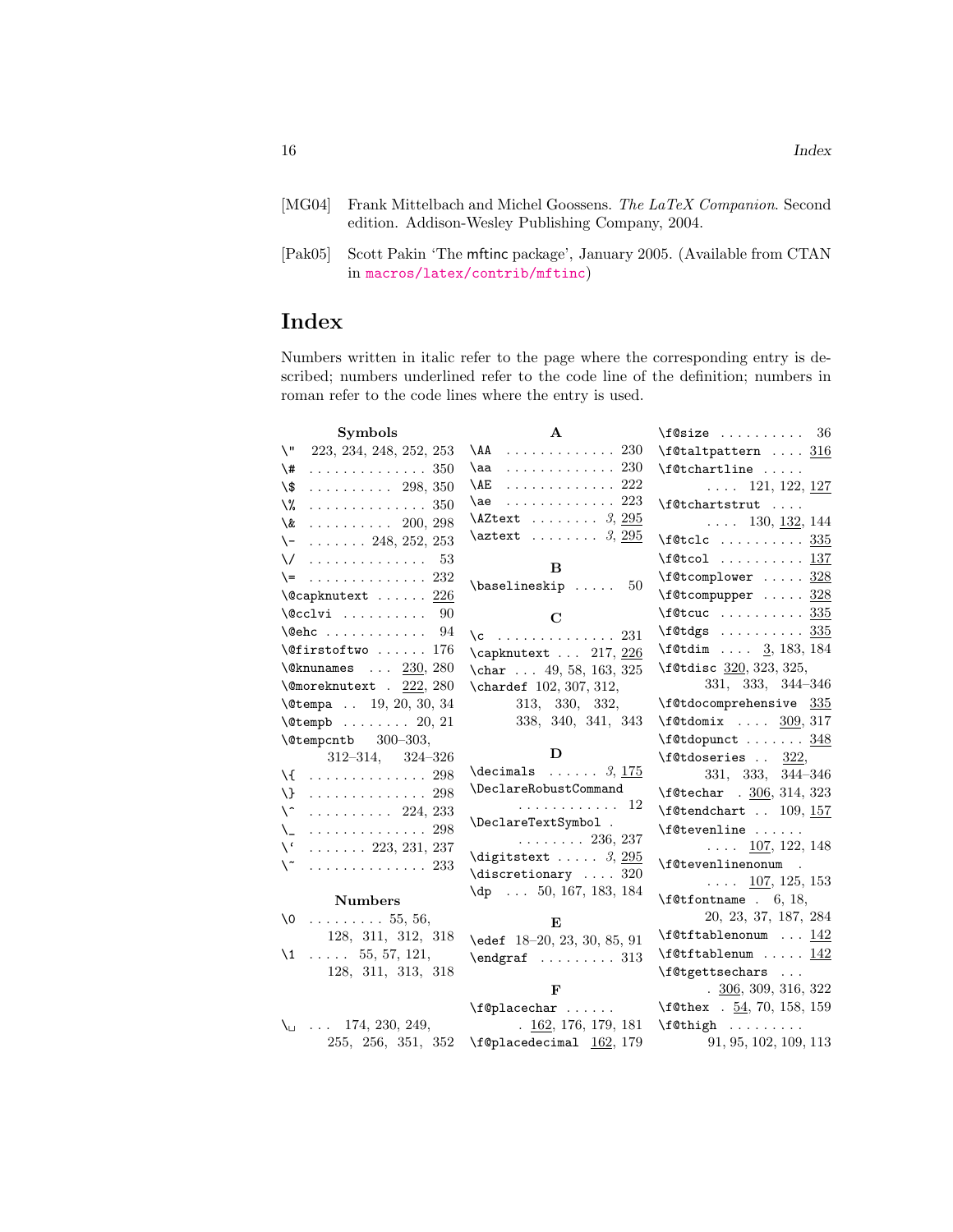#### Index 17

| \f@tloopforsixteen.                         | $\verb \fontseries   \dots   13 $                       | L                                             |
|---------------------------------------------|---------------------------------------------------------|-----------------------------------------------|
| $\ldots$ 99, 108, 112                       | $\cdot$ 13                                              | $\L$ 232                                      |
| $\texttt{if@tlow} \dots 85, 95, 100$        | $\forall$ fonttable  1, 5                               | $\setminus$ 1 232                             |
| \f@tm $\frac{3}{56}$ , 57, 79, 81-          | $\text{Ionttext} \quad \ldots \quad 3, \underline{186}$ | $\lambda$ astpenalty  60                      |
| 83, 85-91, 102, 121                         | $\text{fonttexts}$ . 3, 283, 283                        | $\lambda$ latinparatext 3, 260                |
| \f@tmixpattern  309                         | \frqq. 236, 248, 249, 256                               | $\lambda$ latintext  260                      |
| $\setminus$ f@tmorechart . 109, 120         | $\theta$ 9, 27, 142                                     | $\lambda$ loop  49, 101,                      |
| \f@tmorechartnonum.                         | $\theta$ 3, 132, 143                                    | 313, 325, 339, 342                            |
| $\ldots \ldots 117, \underline{120}$        | $\text{fulltext} \dots \dots \, 3, \, \frac{279}{279}$  | \lower  70, 132, 146                          |
| \f@tn $\frac{3}{5}$ , 48, 49,               |                                                         |                                               |
| 56, 57, 100, 102,                           | G                                                       | М                                             |
| 105, 109, 113,                              | $\qquad$ $\qquad$ . 3, 241                              | $\mho$ 300                                    |
| 142, 150, 163, 172                          | $\qquad$                                                | $\n\text{meaning} \ldots \ldots \ldots 103$   |
| \f@toct $\frac{52}{128}$ , 128, 147         | $\Upsilon$ . 4, 328                                     | \MessageBreak . 243, 262                      |
| $\setminus$ f@toddline  67, 121             | \glyphalphabet $\ldots$ 4, 328                          | \moreknutext . 215, 279                       |
| $\setminus$ f@toddlinenum $67$              | $\qquad$ yphalternation 4, 316                          | $\multicolumn \ldots 138$                     |
| \f@tp $3, 60, 104$                          | $\qquad$                                                | \multiply 57, 83, 89, 302                     |
| \f@tpsg  128, 130, <u>162</u>               | $\qquad$                                                | $\text{multispan} \ldots 69$                  |
| \f@treposition                              | $\qquad$                                                |                                               |
| $\ldots$ 165, 168, 183                      | $\gtrsim 1$ yphpunct  4, 348                            | N                                             |
| \f@tschar . 306, 312, 323                   | $\qquad$ \glyphseries  4, 322                           | $n \ldots \ldots \ldots \ldots 300$           |
| \f@tsetbaselineskip                         |                                                         | $\neq 3$                                      |
| $\ldots \ldots \ldots$ 38, $\underline{48}$ | $\qquad$                                                | \newif $\ldots \ldots \ldots \quad 62, 74$    |
| \f@tsetdigs $\ldots$ 55, 103                | \guillemotleft  236                                     | \next . 102, 103, 109, 110                    |
| \f@tsimpleline                              | \guillemotright  236                                    | \noalign 68, 72, 120, 157                     |
| $\ldots$ 124, 125, <u>127</u>               | $H_{\rm}$                                               | $\setminus$ nodecimals  3, 175                |
| \f@tskippingfalse .                         | $H$ 54, 232                                             | $\n\neq 20, 31$                               |
|                                             |                                                         | $\emptyset$ xooks 3, 62                       |
| $\ldots \ldots \frac{74}{101}$              |                                                         |                                               |
| \f@tskippingtrue 74, 104                    | $h \ldots \ldots \ldots 55, 58, 70$                     | \nointerlineskip 68,72                        |
| \f@tstartchartnonum                         | $\text{next} \ldots \ldots \quad 3,62$                  | \normalfont $25$                              |
| $\ldots \ldots \frac{137}{132}$             | $\hbox{\tt\&vortfalse}$<br>64                           |                                               |
| \f@tstartfont                               | $\hbox{\tt hexocttrue} \ldots$<br>63                    | O                                             |
| 8, 26, 35, 189, 286                         | \hline  114, 116, 124                                   | $\sqrt{0}$ 232                                |
| \f@tstripsize $\ldots$ 23, 30               | $\hbox{\tt hruleftill} \ldots$<br>69                    | $\sqrt{8}$ 234                                |
| \f@ttchar                                   | \ht $\ldots \ldots \ldots 50, 164$                      | $\sqrt{OE}$ 223                               |
| $\frac{306}{320}$ , 312, 320,               |                                                         | $\sqrt{10e}$ 223                              |
| 330, 332, 338-343                           | 1                                                       | $\mathbf{P}$                                  |
| \f@ttestfont                                | $\{i$ 223, 232                                          |                                               |
| $\ldots$ 37-39, 44-46                       | \iff@tskipping . $74, 105$                              | $\text{PackageError} \dots 93$                |
| \f@ttestrow $58, 103$                       | \ifhexoct $62, 155$                                     | \PackageWarning 242, 261                      |
| \f@ttwodigits $\underline{300}$             | $\infty$<br>22                                          | $\phi$ ikfont $2, 12, 17$                     |
| \flqq <u>236</u> , 249, 256                 | \in@<br>20                                              | $\preccurlyeq$ . 2,                           |
| $\mathcal{S}, \mathbf{132}, \mathbf{138}$   | $\iota$ : $\iota$<br>52                                 | 238, 239, 241, 260                            |
| $\verb \fnthours $ 1, $\underline{300}$     |                                                         | $\text{punctext } \ldots 3, 295$              |
| $\forall$ font  18, 37                      | J                                                       | $\mathbf R$                                   |
| $\forall$ fontdimen  39, 44-46              | \j  233                                                 | $\texttt{raise}$ $158$                        |
| $\forall$ fontencoding $\ldots$ .<br>13     |                                                         | $\text{regulartext} \dots 3, \frac{193}{193}$ |
| $\forall$ fontfamily $\ldots \ldots$<br>13  | K                                                       | $\texttt{`regulartexts  3, 290}$              |
| $\sim$<br>$\verb \fontname $<br>18          | $\kappa$ 219, 279                                       | $\text{repeat} \dots 49, 105,$                |
| $\forall$ fontrange  2, 76                  | \knutext  190, 196, 199                                 | 314, 326, 340, 343                            |